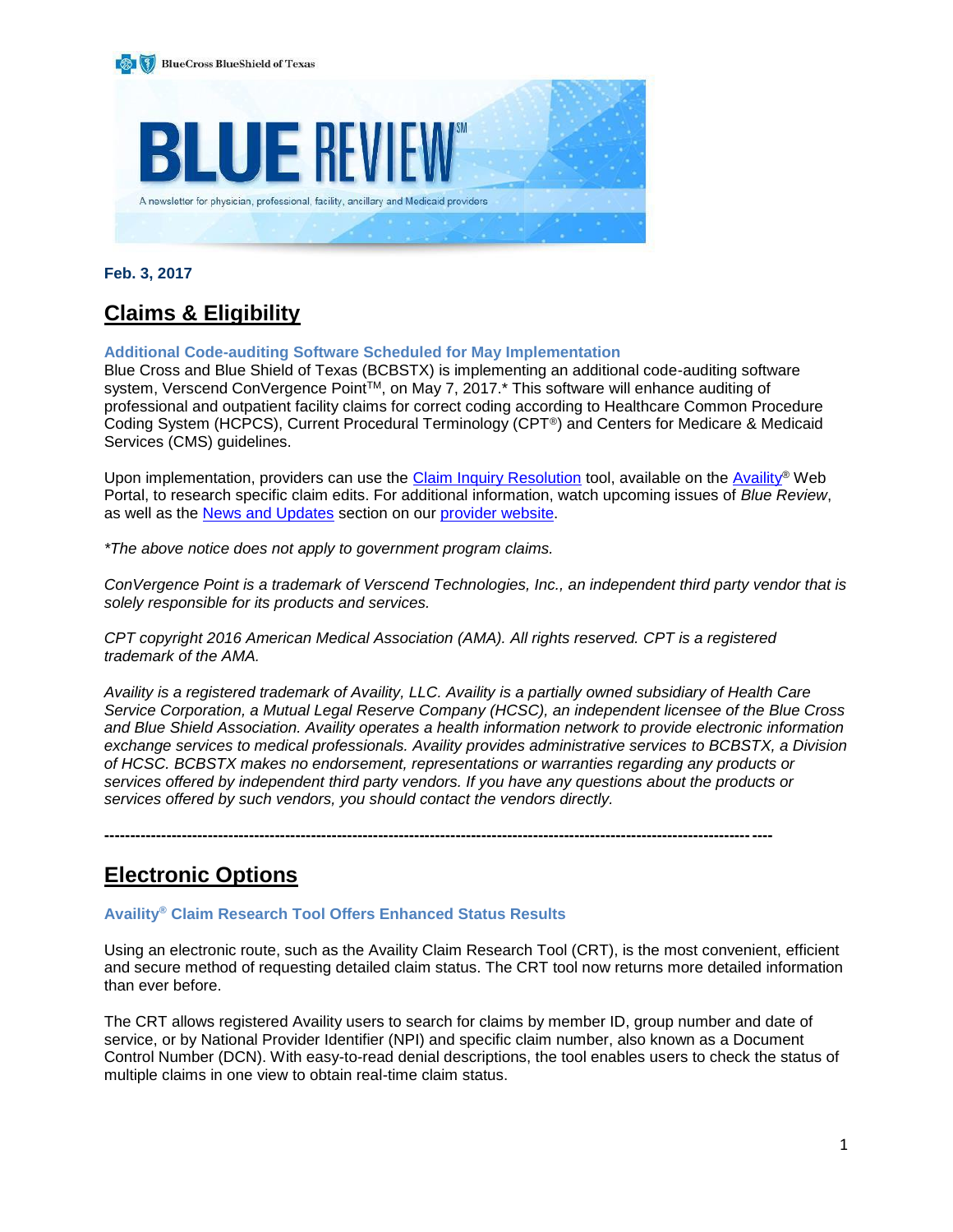The **CRT Search Results** page now delivers the rendering provider ID and name submitted on the claim. Additionally, the claim status Service Line break-down returns:

- Diagnosis Code
- Copay
- **Coinsurance**
- Deductible
- **Modifier**
- Unit or Time or Mile

This necessary information is available within a few clicks, lessening the need to speak with a Customer Advocate. For additional information, refer to the [CRT tip sheet,](https://www.bcbstx.com/provider/pdf/availity_crt_online_tip_sheet.pdf) which can also be found on the [Provider](https://www.bcbstx.com/provider/tools/index.html)  [Tools page](https://www.bcbstx.com/provider/tools/index.html) in the Education & Reference section of our [provider website.](https://www.bcbstx.com/provider) As a reminder, you must be registered with Availity to utilize the CRT. For registration information, visit [availity.com,](http://www.availity.com/) or contact Availity Client Services at 800-282-4548.

### **Learn More About Availity**

We host complementary webinars for providers to learn how to use the CRT and other electronic tools to their fullest potential. You do not need to be an existing Availity user to attend a webinar. To register for an upcoming webinar, go to the [Back to Basics: Availity 101 webinars](https://www.bcbstx.com/provider/training/availity.html) page on our website. Webinars are currently scheduled weekly through March.

*Availity is a registered trademark of Availity, LLC. Availity is a partially owned subsidiary of Health Care Service Corporation, a Mutual Legal Reserve Company (HCSC), an independent licensee of the Blue Cross and Blue Shield Association. Availity operates a health information network to provide electronic information exchange services to medical professionals. Availity provides administrative services to BCBSTX, a Division of HCSC. BCBSTX makes no endorsement, representations or warranties regarding any products or services offered by independent third party vendors. If you have any questions about the products or services offered by such vendors, you should contact the vendors directly.*

**---------------------------------------------------------------------------------------------------------------------------------**

# **Notices and Announcements**

# **Reminder: Urine Drug Testing Medical Policy Update**

The Blue Cross and Blue Shield of Texas (BCBSTX) medical policy "Urine Drug Testing Including Pain Management and Substance Abuse Monitoring" (MED207.154) was updated and posted on Sept. 15, 2016. However, as of Dec. 15, 2016, this policy now states that any drug or drug class being tested for must be referred by a clinician in a written order, denoting the need in the patient's medical record. For further details, access our [Medical Policies](http://www.medicalpolicy.hcsc.net/medicalpolicy/disclaimer?corpEntCd=TX1) page. After reading and agreeing to the disclaimer, you will then have access to active and pending policies.

**---------------------------------------------------------------------------------------------------------------------------------**

# **BCBSTX and the Naveen Jindal School of Management Offering Course on Accountable Care Organizations**

Blue Cross and Blue Shield of Texas (BCBSTX) and the Naveen Jindal School of Management at the University of Texas Dallas have joined together to offer a six-month online course. It is designed to meet the needs of experienced physicians by providing educational material about Accountable Care Organizations (ACOs) and the evolving health care marketplace, specifically the shift to a value-based medicine system.

# **Providers will learn to:**

- recognize, assess and mitigate financial and clinical risks associated with ACO formation;
- acquire the vocabulary, definitions and concepts applicable to ACOs and value-based medicine;
- become familiar with key ACO design elements;
- and much more.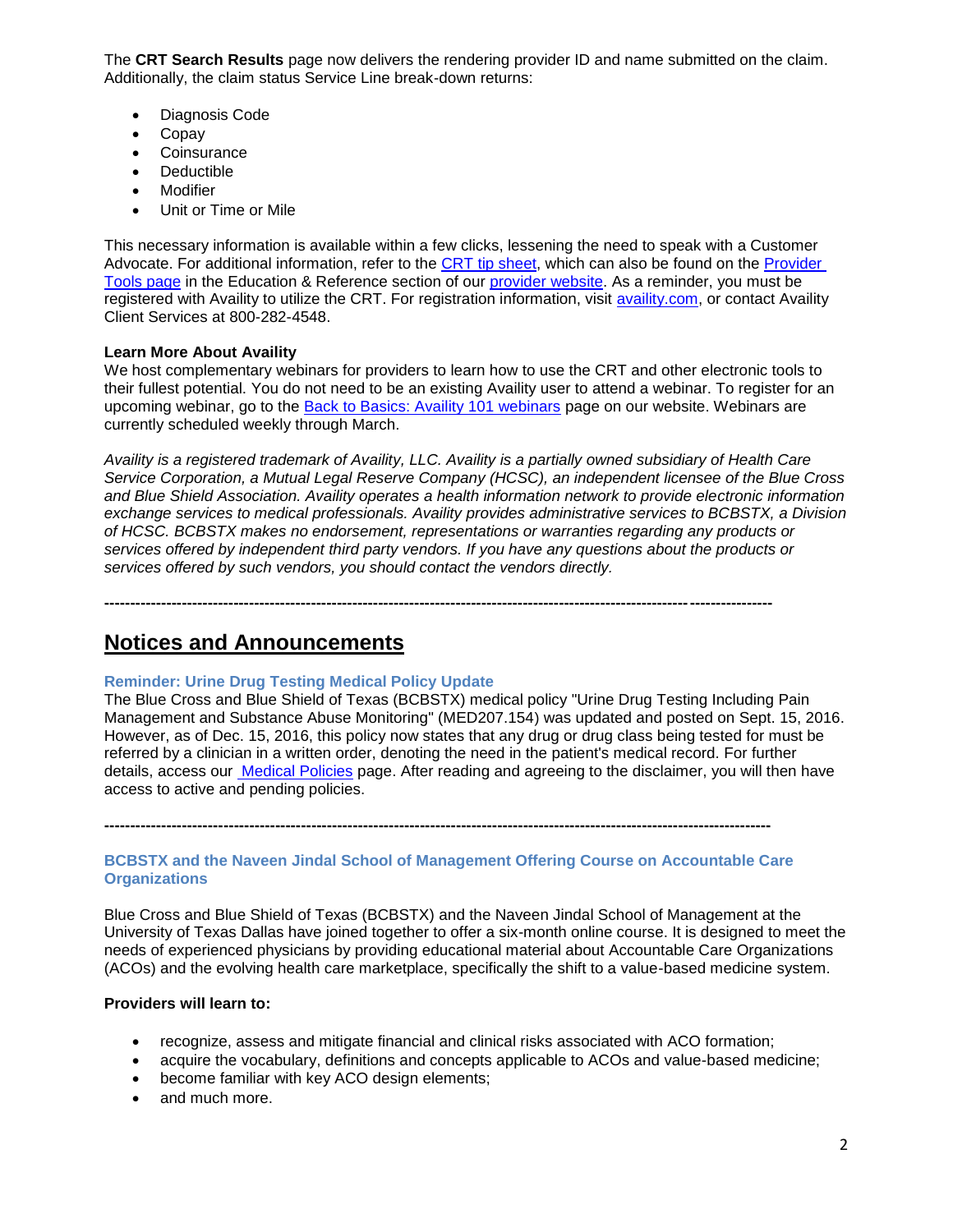We invite you to watch this [video](http://links.mkt2527.com/ctt?kn=6&ms=MTAxOTcxOTgS1&r=MTc4MzI0MDcwNjAxS0&b=0&j=MTA4MDczOTAyMAS2&mt=1&rt=0) from Dr. Paul Hain, Texas Market Strategy President, and [read this flier](http://links.mkt2527.com/ctt?kn=4&ms=MTAxOTcxOTgS1&r=MTc4MzI0MDcwNjAxS0&b=0&j=MTA4MDczOTAyMAS2&mt=1&rt=0) to learn more about the course. Watch for details on the course being offered later this year.

# **Health & Wellness**





### **Colorectal Cancer Screening Options and Statistics – Get the Conversation Started Today** *The second of a four-part series on Colorectal Cancer (CRC) Screenings*

**---------------------------------------------------------------------------------------------------------------------------------**

# **Will You Commit?**

In 2017, the American Cancer Society estimated there would be 135,430 new cases of colorectal cancer and 50,260 deaths nationwide. For Texas alone, it was estimated that there would be 9,690 new cases of colorectal cancer with an estimated 3,700 deaths. The incidence of colorectal cancer from 2008-2012 was highest among non-Hispanic blacks followed by non-Hispanic white, American Indian, Alaska Natives and then Hispanics. The incidence rate of colorectal cancer is lowest among Asian and Pacific Islanders. Death rates from colorectal cancer are reflective of the incidence rates.<sup>1</sup>

Colorectal cancer screenings are recommended for adults age 50 through 75 who are at average risk for colorectal cancer and who are asymptomatic. Some patients may need to be screened for colorectal cancer at an earlier age. Risk factors for colorectal cancer include older age, a personal history of colon cancer, polyps or inflammatory bowel diseases, family history of colon cancer or polyps, black adults and/or male.<sup>2</sup>

Even though some screening methods are not appropriate or feasible for all patients, having a conversation with your patients to encourage colorectal cancer screenings is most likely to result in your patients getting screened regardless of the method chosen. It is also important to be aware that some screening methods may not be covered and an out-of-pocket cost may result.

The American College of Gastroenterology recommends colonoscopy as the preferred cancer prevention screening method and Fecal Immunochemical Testing (FIT) as the preferred cancer detection option.<sup>3</sup>

# **Advantages of FIT include:**

- PCPs may stock FIT tests in the office and dispense as appropriate following a brief discussion with their patients.
- Patients complete the test in the privacy of their own home.
- Depending on the FIT test brand, testing may be accomplished with a single specimen.<sup>2</sup>

# **Colorectal Cancer Screening Options:**

- 1. **Colonoscopy** Screening and diagnostic follow up of positive results can be done during the same exam. Screening interval is every 10 years.<sup>2</sup>
- 2. **Flexible sigmoidoscopy** Patients screened by flexible sigmoidoscopy may still require a colonoscopy. Screening interval is every 5 years or every 10 years with yearly FIT.<sup>2</sup>
- 3. **Stool-based tests** Positive test results require further screening by colonoscopy.<sup>4</sup> This type of screening includes:
	- **FIT or immunologic Fecal Occult Blood Test (iFOBT)** No dietary restrictions. FIT tests may be one or two sample tests. Screening interval is every year.<sup>2</sup>
	- **Guaiac-based stool tests or gFOBT** Less sensitive than FIT testing and typically requires more samples and dietary restrictions. Screening interval is every year.<sup>2</sup>
	- **Stool DNA with FIT testing, also known as Cologuard** Exact Sciences (FDA approved).<sup>2</sup> Screening interval is every 1 or 3 years.<sup>2</sup>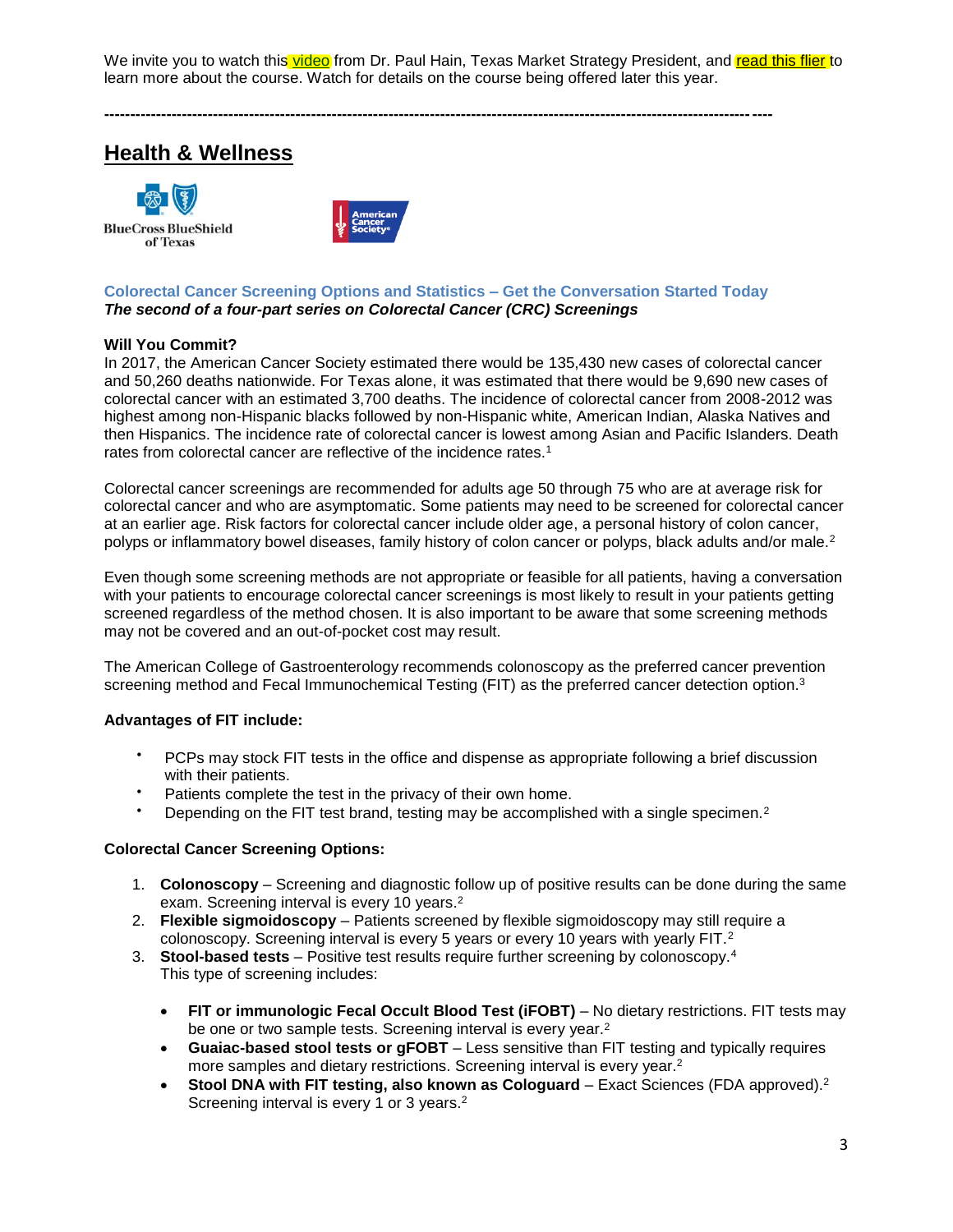- 4. **CT colonography** Extra-colonic findings are common.<sup>2</sup> Screening interval is every 5 years.<sup>2</sup>
- 5. **Serology** Methylated SEPT9 DNA is a new screening method. SEPT9 DNA has low sensitivity (48%) for detecting colorectal cancer. One test brand was FDA approved in April 2016.<sup>2</sup> The USPSTF does not give a screening interval for SEPT9 DNA testing.

According to the American Cancer Society, a stool specimen from a digital rectal exam tested "for blood with a gFOBT or FIT is **not** an acceptable way to screen for colorectal cancer.<sup>"5</sup> Research has shown that a stool specimen obtained by digital rectal exam will miss more than 90 percent of colon abnormalities, including most cancers.<sup>5</sup>

### **Free Continuing Education**

The Centers for Disease Control and Prevention provides **free continuing education** for PCPs, nurses, nurse practitioners and clinicians who perform colonoscopies. Access Screening for [Colorectal](https://www.cdc.gov/cancer/colorectal/quality/) Cancer: [Optimizing](https://www.cdc.gov/cancer/colorectal/quality/) Quality (CME), to download, print or watch the presentations on YouTube (expires March 10, 2017).

### **Start the Conversation!**

Your recommendation that your patients get screened for colorectal cancer carries the greatest impact for colorectal cancer screening compliance.

**Thank you for your continued support and interest in colorectal cancer screenings for our members.** If you'd like, you can access the January 2017 *Blue Review* publication for first article titled, [Colon Cancer](https://www.bcbstx.com/provider/news/bluereview.html)  [Screenings Goal: 80% Participation by 2018 –](https://www.bcbstx.com/provider/news/bluereview.html) Will You Commit?

### **References**

<sup>1</sup> (n.d.). American Cancer Society, [Cancer Facts & Statistics.](https://cancerstatisticscenter.cancer.org/?_ga=1.125123022.513543606.1478638201%20-%20/cancer-site/%23/state/Texas%20-%20/cancer-site/Colorectum#/) Retrieved Dec. 9, 2016.

<sup>2</sup> (n.d.). Home – U.S. Preventive Services Task Force. Final Recommendation Statement: Colorectal Cancer: Screening - [US Preventive Services Task Force.](https://www.uspreventiveservicestaskforce.org/Page/Document/RecommendationStatementFinal/colorectal-cancer-screening2#tab) Retrieved Dec. 6, 2016.

<sup>3</sup> American College of Gastroenterology. [Colorectal Cancer Screening.](http://gi.org/guideline/colorectal-cancer-screening/) (n.d.). Retrieved Dec. 6, 2016 <sup>4</sup> Force, U. P. (2016). [USPSTF Recommendation Statement: Screening for Colorectal Cancer.](http://jamanetwork.com/journals/jama/fullarticle/2529486) Retrieved Dec. 6, 2016.

<sup>5</sup> [American Cancer Society Recommendations for Colorectal Cancer Early Detection.](http://www.cancer.org/cancer/colonandrectumcancer/moreinformation/colonandrectumcancerearlydetection/colorectal-cancer-early-detection-acs-recommendations) (n.d.). Retrieved Dec. 6, 2016.

**---------------------------------------------------------------------------------------------------------------------------------**

#### **Kicking the Habit: Helping to Overcome Opioid Addiction in America**

America is seemingly beset by an epidemic of people becoming addicted to opioids – powerful narcotics that were designed to ease pain. In 2014, more than 28,600 died from such overdoses. In fact, six out of 10 overdoses involve prescription opioids.

In our Connect community for members, we are running a three-part series on how Blue Cross and Blue Shield of Texas is helping members who may be struggling with opioid abuse. The [first article](https://connect.bcbstx.com/making-it-work/b/weblog/posts/overcome-opioid-addiction-america) chronicles the journey of a member who slipped into addiction and is fighting to recover. The [second article](https://connect.bcbstx.com/making-it-work/b/weblog/posts/spot-stop-abuse-opiate-pain-relievers) is a Q&A about our unique program to identify addiction and help members. It's followed by a [third article](https://connect.bcbstx.com/making-it-work/b/weblog/posts/understanding-pain-what-to-do) that discusses the differences between acute and chronic pain, and how to talk to your doctor when asking for relief.

Learn more about the [Opioid Abuse Epidemic](https://youtu.be/RO2E33z2Q1A) in the video below with Dr. Joe McClaran, medical director, BCBSTX. This segment discusses the challenges surrounding opioid abuse, as well as our programs that aim to help Texans navigate opioid addiction.

**---------------------------------------------------------------------------------------------------------------------------------**

# **In Every Issue – February 2017**

The following is information that Blue Cross and Blue Shield of Texas (BCBSTX) is required to provide in all published correspondence with physicians, professional providers, and facility and ancillary providers. For the latest updates, visit the News and [Updates](http://www.bcbstx.com/provider/news/index.html) area of the BCBSTX provider website.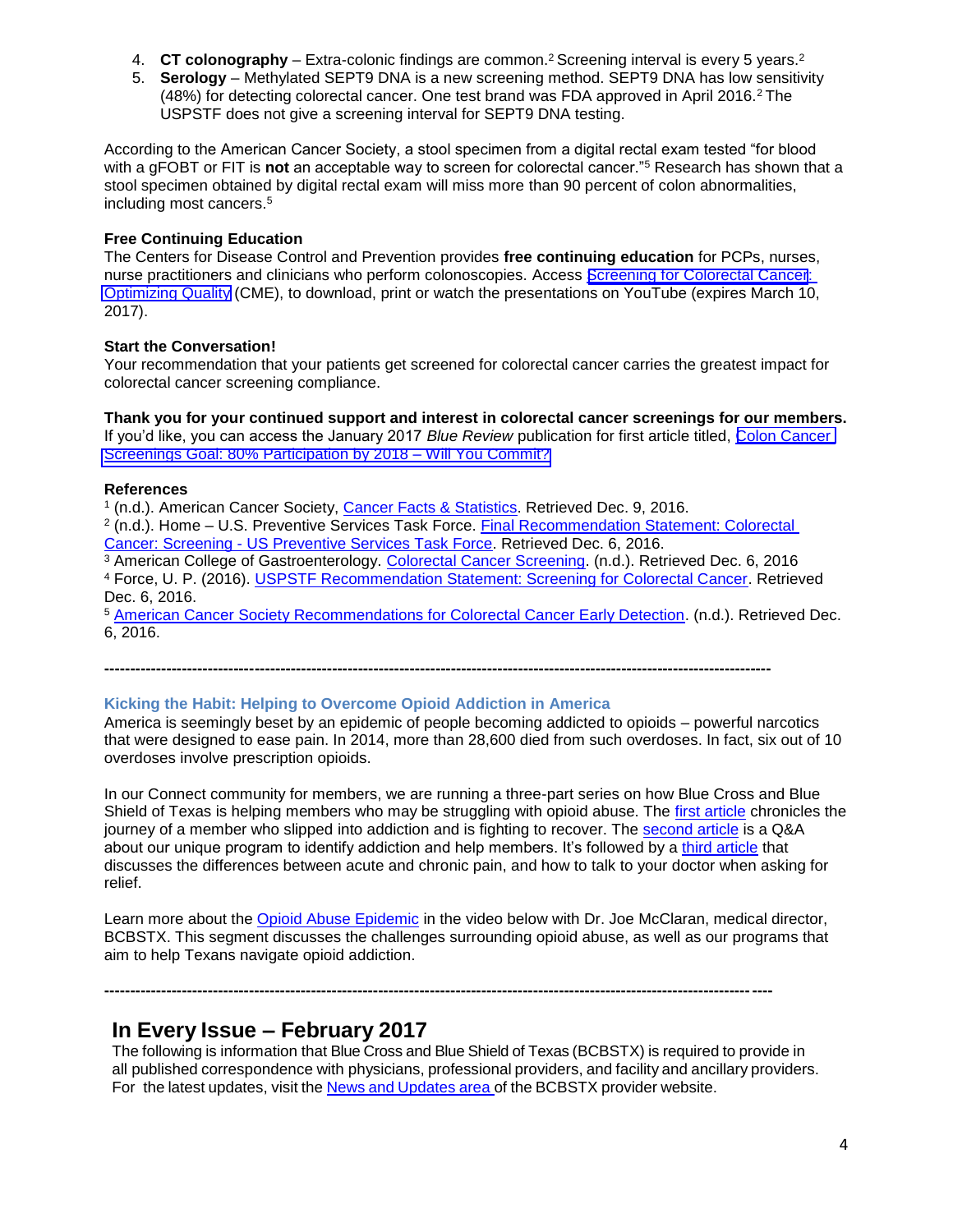#### **Topics:**

- Authorizations and Referrals
- Benefits and Eligibility
- Claims
- Clinical Resources
- Electronic Options
- Pharmacy
- Provider General Information
- Rights and Responsibility

# **Authorizations and Referrals**

# **Contact eviCore to Pre-certify Outpatient Molecular and Genomic Testing, and Outpatient Radiation Therapy for Blue Advantage HMOSM and Blue Advantage PlusSM Members**

Blue Cross and Blue Shield of Texas (BCBSTX) has contracted with eviCore healthcare (eviCore), an independent specialty medical benefits management company, to provide Utilization Management services for new preauthorization requirements that are outlined below.

---------------------------------------------------------------------------------------------------------------------

Providers should contact **eviCore** to request preauthorization for **Blue Advantage HMOSM** and **Blue Advantage PlusSM HMO** members for services rendered on and after **Oct. 3, 2016**, for:

- Outpatient molecular and genomic testing
- Outpatient radiation therapy

eviCore preauthorization's for outpatient molecular and genomic testing and outpatient radiation therapy can be obtained using one of the following methods:

- The eviCore [Healthcare](http://www.evicore.com/) Web Portal is available 24/7. After a one-time registration, you are able to initiate a case, check status, review guidelines, view authorizations/eligibility and more. The Web Portal is the quickest, most efficient way to obtain information.
- Providers can call toll-free at **855-252-1117** between 7 a.m. to 7 p.m. (CT) Monday through Friday.
- More specific program-related information can be found on the eviCore [implementation](https://www.carecorenational.com/page/bcbs-implementations.aspx) site.
- Refer to the eviCore [implementation](https://www.carecorenational.com/page/bcbs-implementations.aspx) site and select the BCBSTX health plan for provider training orientation presentations.

The **Blue Advantage HMO** and **Blue Advantage Plus HMO Preauthorization/Referral Requirements** list has been updated to include the **services listed above that require preauthorization through eviCore, for dates of service beginning Oct. 3, 2016**. The preauthorization list is located under [Clinical](https://www.bcbstx.com/provider/clinical/index.html)  [Resources](https://www.bcbstx.com/provider/clinical/index.html) on the [BCBSTX](http://www.bcbstx.com/provider/) provider website. Services performed without authorization may be denied for payment, and you may not seek reimbursement from members.

For all other services that require a referral and/or preauthorization, as noted on the Preauthorization/Referral Requirements list, you will continue to use iExchange®. iExchange is accessible to physicians, professional providers and facilities contracted with BCBSTX. For more information or to set up a new iExchange account, please visit Getting Started with [iExchange.](http://www.bcbstx.com/provider/tools/iexchange.html)

Refer to eviCore [Preauthorization](http://www.bcbstx.com/provider/clinical/evicore.html) Program for more information. You may also contact your [Network Management Consultant](http://www.bcbstx.com/provider/contact_us.html) for more information.

# **iExchange® Accepts Electronic Medical Record Attachments**

---------------------------------------------------------------------------------------------------------------------

Providers can submit electronic medical records attachments when necessary in support of benefit preauthorization requests to iExchange, the Blue Cross and Blue Shield of Texas (BCBSTX) online tool that supports online benefit preauthorization requests for inpatient admissions, medical, behavioral health and clinical pharmacy services.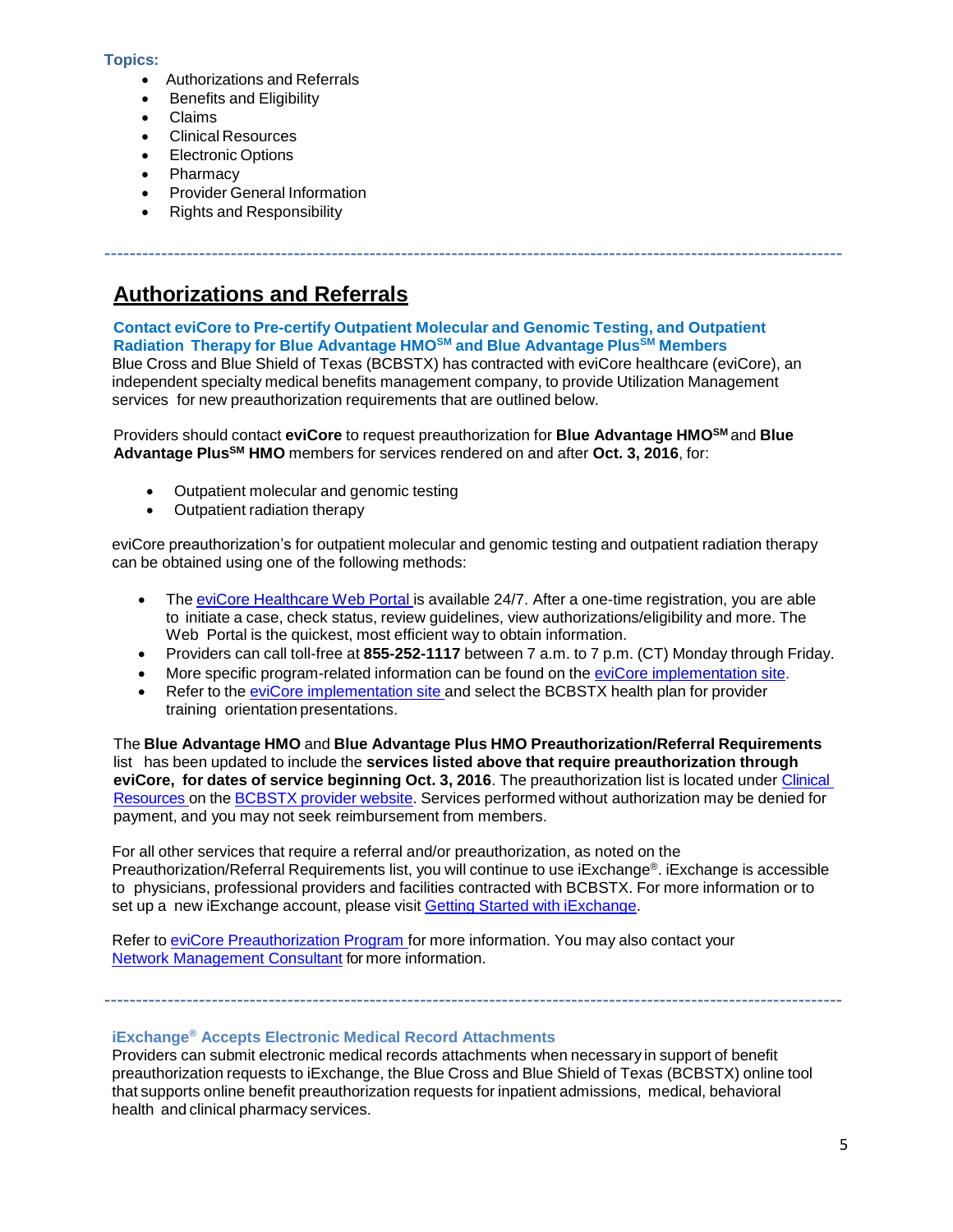Electronic medical record documentation may also be submitted via iExchange for predetermination of benefit requests. iExchange offers providers and facilities a secure, online alternative to faxing their patients' protected health information. Visit *[iExchange](http://www.bcbstx.com/provider/tools/iexchange_index.html)* on BCBSTX's provider website for additional information.

As a reminder, it is important to check eligibility and benefits prior to rendering services. This step will help you determine if benefit preauthorization is required for a particular member. For additional information, such as definitions and links to helpful resources, refer to the [Eligibility](http://www.bcbstx.com/provider/claims/eligibility_and_benefits.html) and Benefits section [on](http://www.bcbstx.com/provider) BCBSTX's providerwebsite.

Please note that verification of eligibility and benefits, and/or the fact that a service or treatment has been *preauthorized or predetermined for benefits is not a guarantee of payment. Benefits will be determined* once a claim is received and will be based upon, among other things, the member's eligibility and the *terms of the member's certificate of coverage applicable on the date services were rendered. If you have questions, contact the number on the member's ID card.*

---------------------------------------------------------------------------------------------------------------------

**HMO Plans – Importance of Obtaining a Referral and/or Preauthorization and Admitting to a Participating Facility as a Network Provider**

**Blue EssentialsSM** (formerly known as HMO Blue TexasSM), **Blue Advantage HMOSM** and **Blue PremierSM** members require a referral from their Primary Care Physician/Provider (PCP) before receiving services from a specialty care physician or professional provider (except for OBGYNs). The referral must be initiated by the member's PCP, and must be made to a participating physician or professional provider in the same provider network.

If an in-network physician, professional provider, ambulatory surgery center, hospital or other facility is not available in the member's applicable provider network, **preauthorization is required** for services by an out-of-network physician, professional provider, ambulatory surgery center, hospital or other facility, through iExchange or call the preauthorization number 1-855-462-1785.

#### **Reminders:**

- The **Blue Essentials, Blue Advantage HMO and Blue Premier** physician, professional provider, facility or ancillary provider is required to admit the patient to a participating facility, except in emergencies.
- **Additional services may also require preauthorization**. A complete list of services that require preauthorization for **Blue Essentials** and **Blue Advantage HMO,** and for **Blue Premier** and **Blue Premier Access**SM, is available on the BCBSTX Provider website. Under the 'Standards and Requirements' tab, click on General [Reimbursements](http://www.pages02.net/hcscnosuppression/nlt_br_providers_june_2016_b_ok_060116_in_every_issue/LPT.url?kn=900466&amp%3Bvs=YTVjNjZjMzUtOGRhNi00MDUwLWI1MDAtYTg0NTI3M2JkZmUxOzA6ODk5OTgwMToyMjY0ODg5MjYwNzo5NDAwOTQyMjQ6OTQwMDk0MjI0OwS2) (password is 'manual') and scroll down to the "Preauthorization/Notification/Referral Requirements Lists".

**Blue Advantage Plus**SM **HMO Point of Service (POS)** is a benefit plan that allows those members to use out-of-network providers. However, it is essential that those members understand the financial impact of receiving services from an out-of-network physician, professional provider, ambulatory surgery center, hospital or other facility. Prior to referring a Blue Advantage Plus enrollee to an out of network provider for non-emergency services, please refer to Section D Referral Notification Program, of the Blue Essentials (formerly known as **HMO Blue Texas), Blue Advantage HMO** and **Blue Premier Provider Manual** for more detail including when to utilize the Out-of-Network Enrollee Notification Forms for [Regulated](http://www.bcbstx.com/provider/pdf/out-of-network-care-enrollee-notification-form.pdf) [Business](http://www.bcbstx.com/provider/pdf/out-of-network-care-enrollee-notification-form.pdf) and [Non-Regulated](http://www.bcbstx.com/provider/pdf/out-of-network-care-enrollee-notification-form-nr.pdf) Business. In addition, see article below titled: **Enrollee Notification Form Required for Out-of-Network Care for Blue Choice PPO**SM **and Blue Advantage HMO**SM **(for Blue AdvantagePlus)**.

---------------------------------------------------------------------------------------------------------------------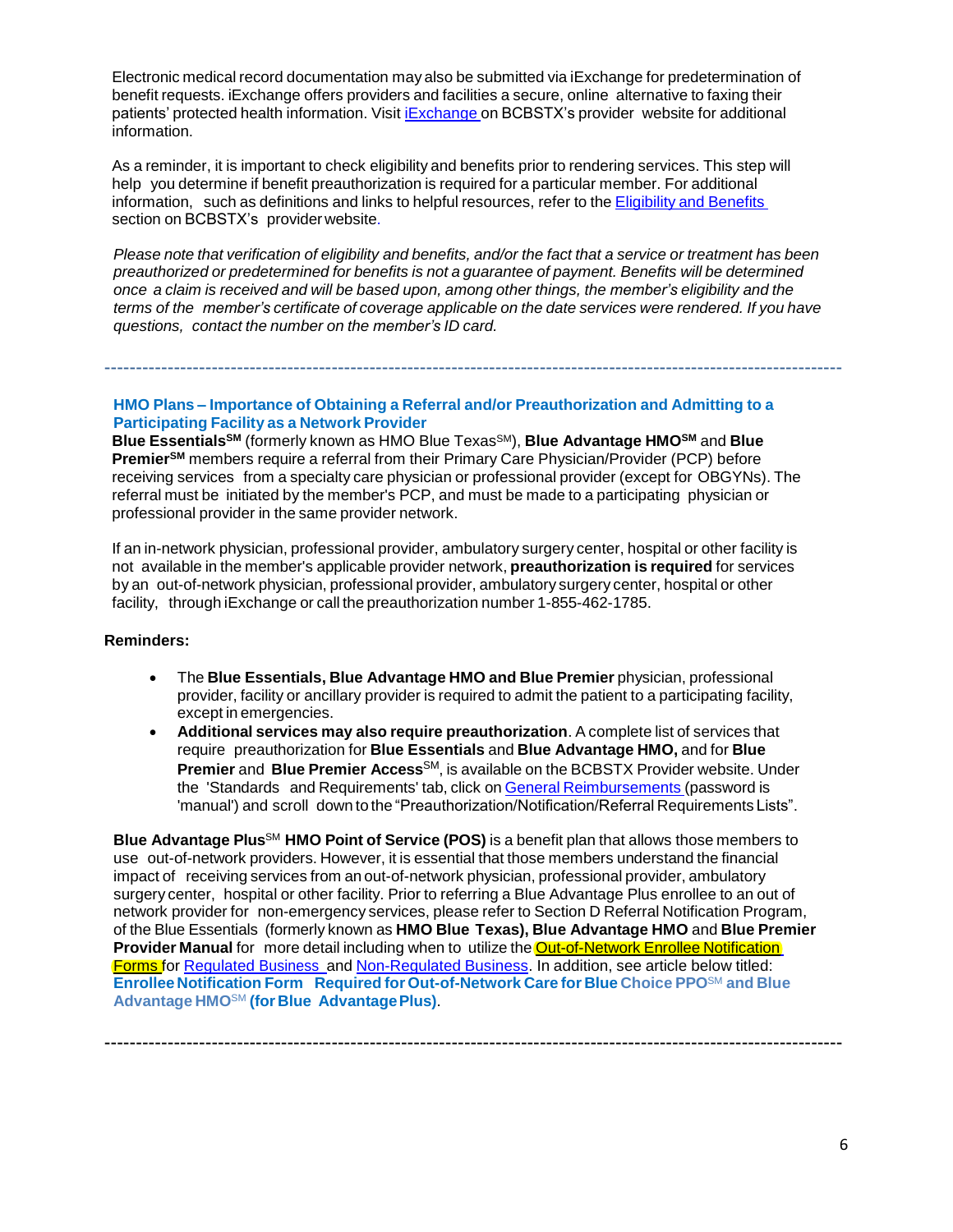# **Enrollee Notification Form Required forOut-of-Network Care for Blue Choice PPO**SM **and Blue Advantage HMO**SM **(forBlue AdvantagePlus)**

Prior to referring a **Blue Choice PPO** or **Blue Advantage HMO** (for **Blue Advantage Plus** point-ofservice benefit plan) member to an out-of-network provider for non-emergency services – if such services are also available through an in-network provider – the referring participating network provider must complete the appropriate **Out-of-Network Care – Enrollee Notification form** below.

- [Out-of-Network](http://www.bcbstx.com/provider/pdf/out-of-network-care-enrollee-notification-form.pdf) Care Enrollee Notification Form for Regulated Business (Use this form if "TDI" is on the member's ID card.)
- [Out-of-Network](http://www.bcbstx.com/provider/pdf/out-of-network-care-enrollee-notification-form-nr.pdf) Care Enrollee Notification Form for Non-Regulated Business (Use this form if "TDI" is **not** on the member's ID card.)

The referring network physician must provide a copy of the completed form to the enrollee and retain a copy in the enrollee's medical record files.

It is essential that **Blue Choice PPO** and **Blue Advantage Plus** enrollees fully understand the financial impact of an out-of-network referral to a physician, professional provider, hospital, ambulatorysurgery center or other facility that does not participate in their Blue Cross and Blue Shield of Texas provider network. Blue Choice PPO and BlueAdvantage Plus enrollees have out-of-network benefits and may choose to use out-of-network providers, however theywill be responsible for an increased cost-share under their out-of-network benefits.

For additional information, refer to the Provider [Manual's](http://www.bcbstx.com/provider/gri/index.html) section D **Referral Notification Program** on th[e](http://www.bcbstx.com/provider/index.html) [bcbstx.com/provider](http://www.bcbstx.com/provider/index.html) website.

---------------------------------------------------------------------------------------------------------------------

#### **Importance of Obtaining Preauthorization for Initial Stay and Add-on Days**

Preauthorization is required for certain types of care and services. Although Blue Cross and Blue Shield of Texas (BCBSTX) participating physicians and professional providers are required to obtain the preauthorization, it is the responsibility of the insured person to confirm that their physician or professional provider obtains preauthorization for services requiring preauthorization. Preauthorization must be obtained for any initial stay in a facility and any additional days or services added on.

If an insured person does not obtain preauthorization for initial facility care or services, or additional days or services added on, the benefit for covered expenses may be reduced.

Preauthorization does not guarantee payment. All payments are subject to determination of the insured person's eligibility, payment of required deductibles, copayments and coinsurance amounts, eligibility of charges as covered expenses, application of the exclusions and limitations, and other provisions of the policy at the time services are rendered.

---------------------------------------------------------------------------------------------------------------------

#### **AIM RQI Reminder**

Physicians, professional providers and facility and ancillary providers must contact AIM Specialty Health (AIM) first to obtain a Radiology Quality Initiative (RQI) for Blue Choice PPOSM subscribers when ordering or scheduling the following outpatient, non-emergency diagnostic imaging services when performed in a physician's, professional provider's or facility or ancillary provider's office, a professional provider's office, the outpatient department of a hospital or a freestanding imaging center:

- CT/CTA
- MRI/MRA
- SPECT/nuclear cardiology study
- PET scan

To obtain a Blue Choice PPO RQI, log into AIM's provider portal at aimspecialtyhealth.com, and complete the online questionnaire that identifies the reasons for requesting the exam. If criteria are met, you will receive an RQI. If criteria are not met, or if additional information is needed, the case will automatically be transferred for further clinical evaluation and an AIM nurse will follow up with your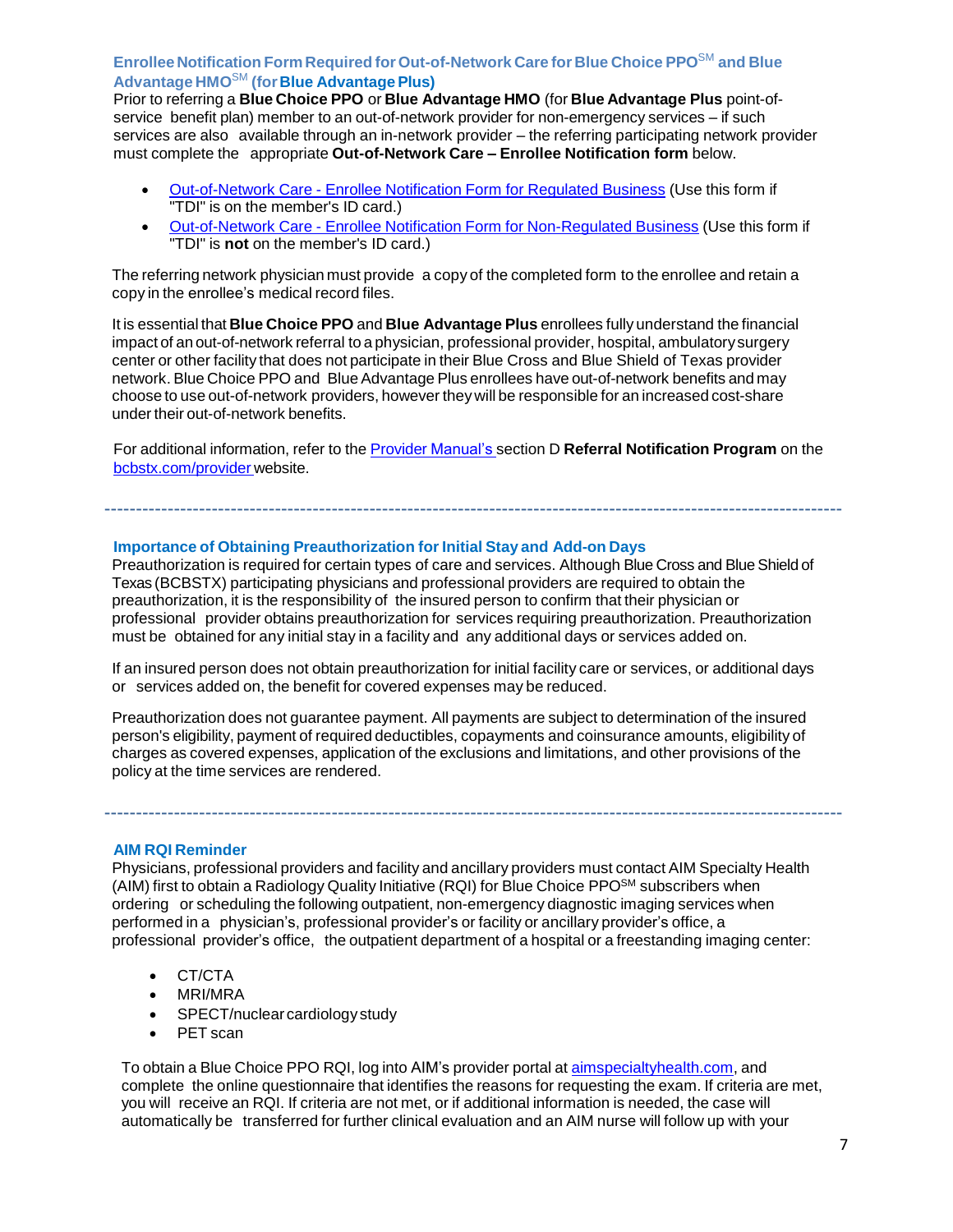office.

AIM's **Provider**Portal<sup>SM</sup> uses the term "Order" rather than "RQI."

*AIM Specialty Health (AIM) is an operating subsidiary of Anthem, Inc.*

#### **Notes:**

- 1. *Facilities cannot obtain a RQI from AIM on behalf of the ordering physician, professional provider, facility or ancillary provider.*
- 2. *The RQI program does not apply to Medicare enrollees with Blue Cross and Blue Shield of Texas (BCBSTX) Medicare supplement coverage. Medicare enrollees with BCBSTX PPO coverage are included in the program.*

---------------------------------------------------------------------------------------------------------------------

#### **Importanceof Obtaining a Preauthorization/Referral**

A preauthorization/referral is required for certain types of care and services. Although Blue Cross and Blue Shield of Texas (BCBSTX) participating physicians, professional providers and facility and ancillary providers are required to obtain preauthorizations/referrals, it is also the responsibility of the member/subscriber to confirm that this action has been taken for services that require a preauthorization/referral.

Preauthorizations/referrals must be obtained for any services provided by someone other than the member's primary care physician/provider (PCP) (i.e., specialist, ambulatory surgery centers, ancillary, etc.). A preauthorization/referral is also needed for an initial stay in a facility and any additional days or services added on.

If a member/subscriber does not obtain a preauthorization/referral for initial facility care or services, or additional days or services added on, the benefit for covered expenses may be reduced.

A preauthorization/referral does not guarantee payment. All payments are subject to determination of the member/subscriber's eligibility, payment of required deductibles, copayments and coinsurance amounts, eligibility of charges as covered expenses, application of the exclusions and limitations and other provisions of the policy at the time services are rendered.

If a preauthorization/referral request is received from an out-of-network (OON) provider and the member/subscriber does not have an OON benefit, BCBSTX will contact the ordering provider to discuss network options. However, if a member/subscriber has an OON benefit, OON benefits will apply, which could result in a higher cost sharing.

**Are Utilization Management Decisions Financially Influenced?**

Blue Cross and Blue Shield of Texas (BCBSTX) is dedicated to serving our customers through the provision of health care coverage and related benefit services. BCBSTX prohibits decisions based on financial incentives – utilization management decisions are based on appropriateness of care and service and existence of coverage.

---------------------------------------------------------------------------------------------------------------------

BCBSTX does not specifically reward practitioners or clinicians for issuing denials of coverage, nor is there compensation based on the number or frequency of telephone calls or other contacts that occur with health care providers, members or subscribers. Financial incentives for utilization management decision makers do not encourage decisions that result in underutilization.

---------------------------------------------------------------------------------------------------------------------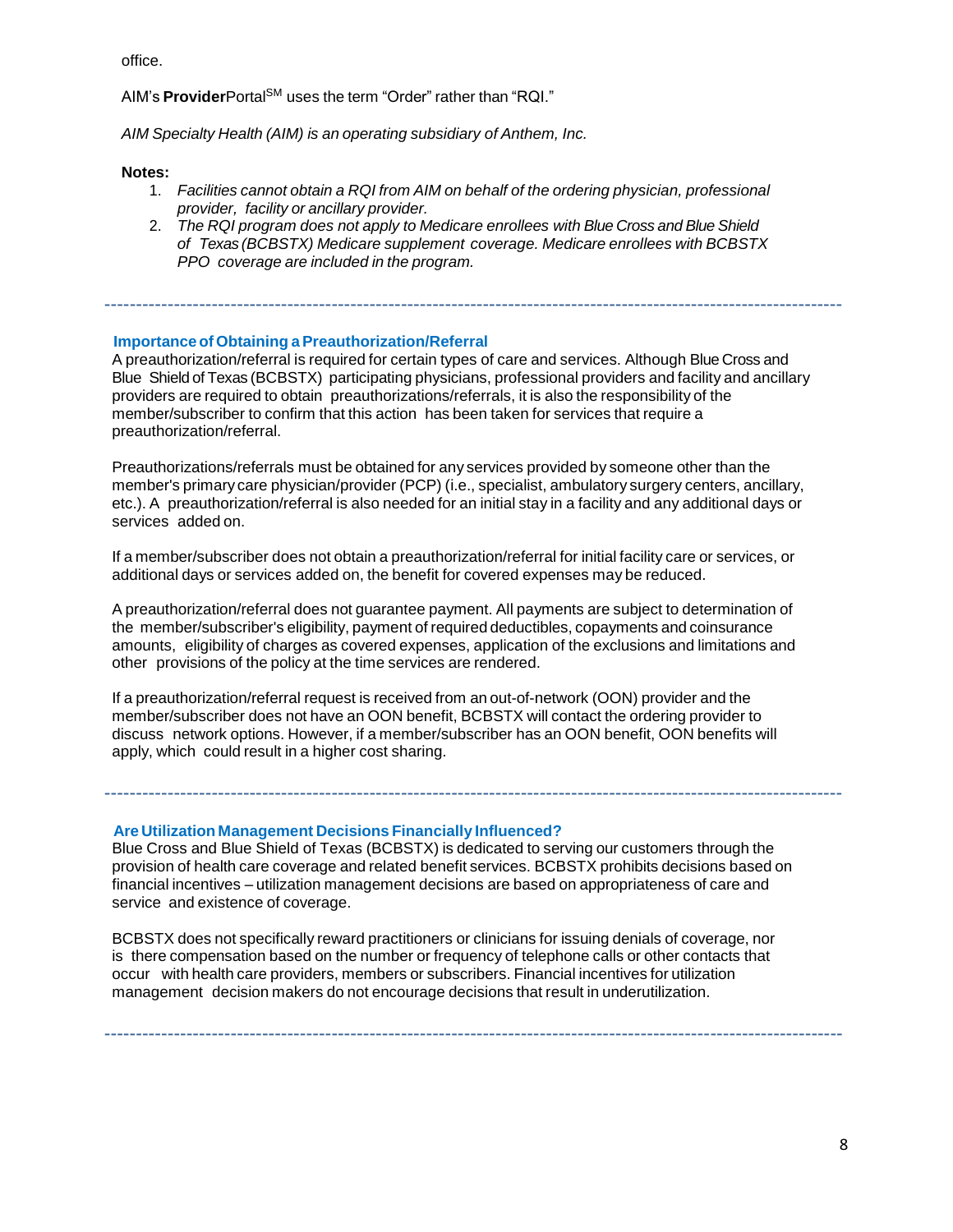# **Benefits and Eligibility**

# **BCBS Medicare Advantage PPO Network Sharing**

**What is Blue Cross and Blue Shield (BCBS) Medicare Advantage (MA) PPO**SM **network sharing?** All BCBS MA PPO Plans participate in reciprocal network sharing. This network sharing will allow all BCBS MA PPO members to obtain in-network benefits when traveling or living in the service area of any other BCBS MA PPO Plan as long as the member sees a contracted BCBS MA PPO provider.

# **What does the BCBS MA PPO network-sharing mean to me?**

If you are a contracted BCBS MA PPO provider with Blue Cross and Blue Shield of Texas (BCBSTX) and you see BCBS MA PPO members from other BCBS Plans, these BCBS MA PPO members will be extended the same contractual access to care and will be reimbursed in accordance with your negotiated rate with your Blue Cross and Blue Shield of Texas contract. These BCBS MA PPO members will receive in-network benefits in accordance with their member contract.

If you are not a contracted BCBS MA PPO provider with BCBSTX and you provide services for any BCBS MA PPO members, you will receive the Medicare allowed amount for covered services. For urgent or emergency care, you will be reimbursed at the member's in-network benefit level. Other services will be reimbursed at the out-of-network benefit level.

#### **How do I recognize an out-of-area BCBS MA PPO member from one of these Plans participating in the BCBS MA PPO network sharing?**

You can recognize a BCBS MA PPO member when their Blue Cross and Blue Shield Member ID card has the following logo:



# **MEDICARE ADVANTAGE**

The *"MA"* in the suitcase indicates a member who is covered under the BCBS MA PPO network sharing program. BCBS MA PPO members have been asked not to show their standard Medicare ID card when receiving services; instead, members should provide their Blue Cross and/or Blue Shield member ID card.

# **Do I have to provide services to BCBS MA PPO members from these other BCBS Plans?**

If you are a contracted BCBS MA PPO provider with BCBSTX, you should provide the same access to care for BCBS MA members from other BCBS Plans as you do for BCBSTX MA PPO members. You can expect to receive the same contracted rates for such services.

If you are not a BCBS MA PPO contracted provider, you may see BCBS MA PPO members from other BCBS Plans, but you are not required to do so. Should you decide to provide services to BCBS MA PPO members, you will be reimbursed for covered services at the Medicare allowed amount based on where the services were rendered and under the member's out-of-network benefits. For urgent or emergency care, you will be reimbursed at the in-network benefit level.

# **What if my practice is closed to new local BCBS MA PPO members?**

If your practice is closed to new local BCBS MA PPO members, you do not have to provide care for BCBS MA PPO out-of-area members. The same contractual arrangements apply to these out-of-area network sharing members as your local BCBS MA PPO members.

# **How do I verify benefits and eligibility?**

Call BlueCard<sup>®</sup> Eligibility at 800-676-BLUE (800-676-2583) and provide the BCBS MA PPO member's alpha prefix located on the member's ID card.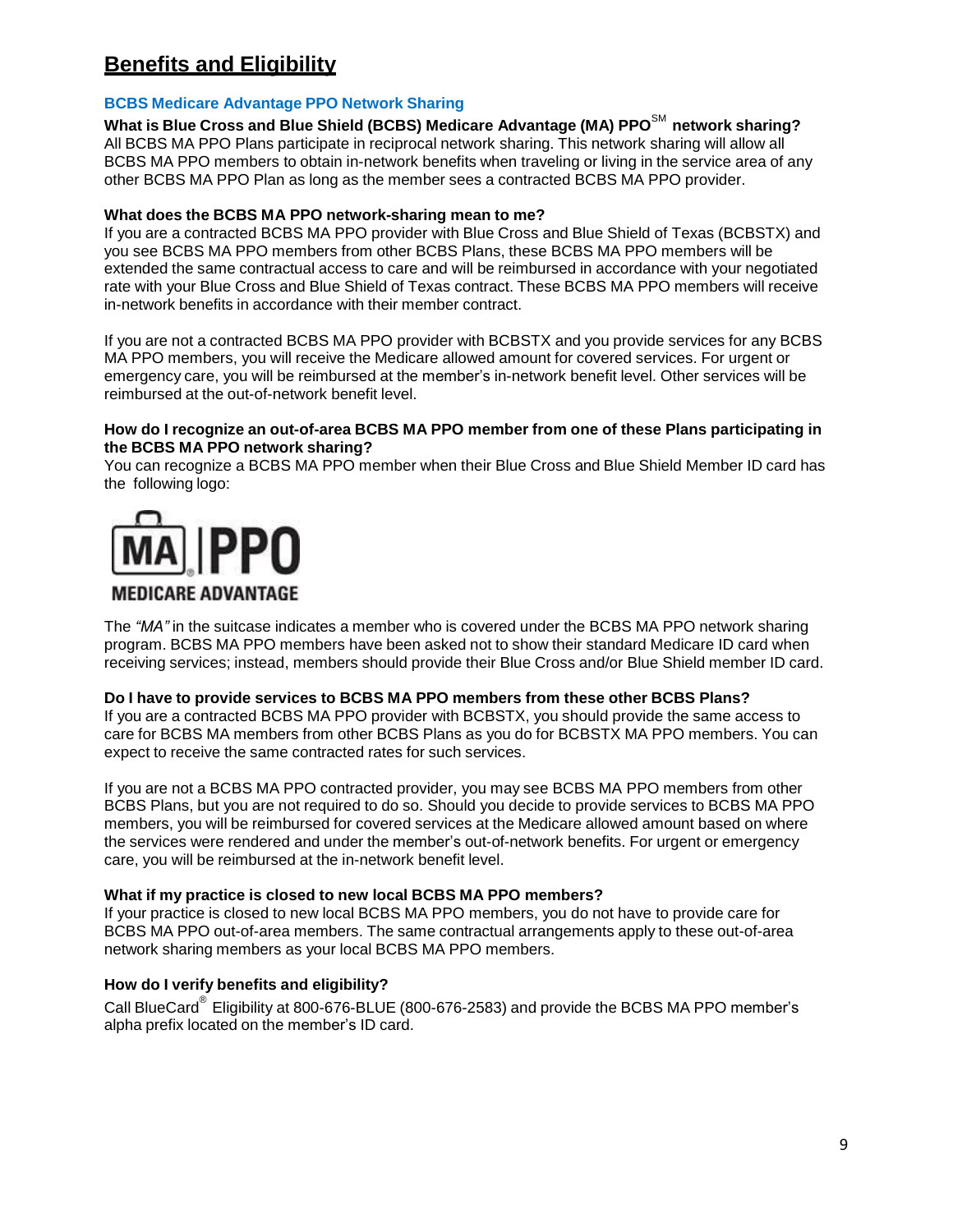### **You may also submit electronic eligibility requests for BCBS MA PPO members. Follow these three easy steps:**

- Log in to the Availity [web portal,](https://www.availity.com/) the Availity Revenue Cycle [Management](https://claims.realmed.com/) portal or your preferred vendor
- Enter required data elements
- Submit your request

#### **Where do I submit the claim?**

You should submit the claim to BCBSTX under your current billing practices. Do not bill Medicare directly for any services rendered to a BCBS MA PPO member.

#### **What will I be paid for providing services to these out-of-area BCBS MA PPO network sharing members?**

If you are a BCBS MA PPO contracted provider with BCBSTX, benefits will be based on your contracted BCBS MA PPO rate for providing covered services to BCBS MA PPO members from any BCBS MA PPO Plan. Once you submit the BCBS MA PPO claim, BCBSTX will work with the other Plan to determine benefits and send you the payment.

#### **What will I be paid for providing services to other BCBS MA out-of-area members not participating in the BCBS MA PPO Network Sharing?**

When you provide covered services to other BCBS MA PPO out-of-area members not participating in network sharing, benefits will be based on the Medicare allowed amount. Once you submit the BCBS MA PPO claim, BCBSTX will send you the payment. However, these services will be paid under the BCBS MA member's out-of-network benefits unless for urgent or emergency care.

#### **What is the BCBS MA PPO member cost sharing level and co-payments?**

A BCBS MA PPO member cost sharing level and co-payment is based on the BCBS MA PPO member's health plan. You may collect the co-payment amounts from the BCBS MA PPO member at the time of service. To determine the cost sharing and/or co-payment amounts, you should call the Eligibility Line at 800-676-BLUE(800-676-2583).

#### **May I balance bill the BCBS MA PPO member the difference in my charge and the allowance?**

No, you may not balance bill the BCBS MA PPO member for this difference. Members may be balance billed for any deductibles, co-insurance, and/or co-pays.

#### **What if I disagree with the reimbursement amount I received?**

If there is a question concerning the reimbursement amount, contact Blue Cross Medicare Advantage (PPO) Customer Service at 877-774-8592*.*

#### **Who do I contact if I have a question about BCBS MA PPO network sharing?**

If you have any questions regarding the BCBS MA PPO program or products, contact Blue Cross Medicare Advantage (PPO) Customer Service at 877-774-8592*.*

# **Claims**

#### **Update to After-hours and Weekend Care Codes Payment Policy**

Blue Cross and Blue Shield of Texas (BCBSTX) will be updating its payment policy regarding after-hours and weekend care codes.

---------------------------------------------------------------------------------------------------------------------

After-hours or weekend care is reimbursable, within limitations, for services provided by an individual physician or other health care professional who is required to provide office-based services outside of regular posted office hours to treat a patient's urgent illness or condition.

Effective Jan. 1, 2017, BCBSTX will no longer reimburse **facility-based or non-office based providers for CPT Codes 99053, 99056 and 99060**. These codes will be considered inclusive of the primary procedure. Please contact your Network Management [Representative](https://www.bcbstx.com/provider/contact_us.html) if you have any questions or if you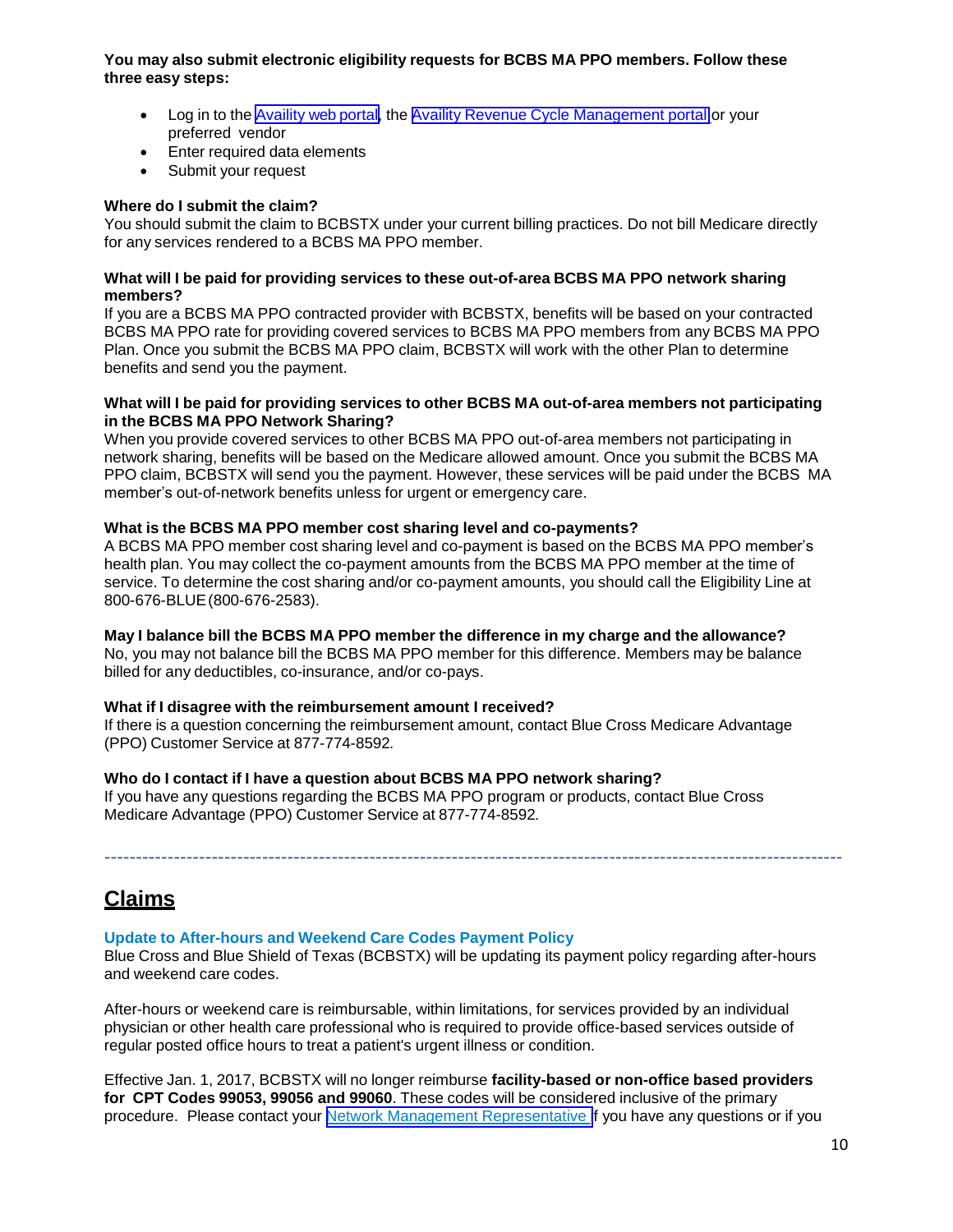need additional information.

#### **ClaimsXtenTM Quarterly Updates**

New and revised Current Procedural Terminology (CPT®) and HCPCS codes are periodically added to or deleted from the ClaimsXten code auditing tool software by the software vendor on a quarterly basis and are not considered changes to the software version.

---------------------------------------------------------------------------------------------------------------------

Blue Cross and Blue Shield of Texas (BCBSTX) will normally load this additional data to the BCBSTX claim processing system within 60 to 90 days after receipt from the software vendor and will confirm the effective date via the News and [Updates](http://www.bcbstx.com/provider/news/index.html) section of the BCBSTX provider website. Advance notification of updates to the ClaimsXten software version (i.e., change from ClaimsXten version 4.1 to 4.4) also will be posted on the BCBSTX provider website.

To help determine how coding combinations on a particular claim may be evaluated during the claim adjudication process, you may continue to utilize Clear Claim Connection™ (C3). C3 is a free, online reference tool that mirrors the logic behind BCBSTX's code-auditing software. Refer to our website at [bcbstx.com/provider](http://www.bcbstx.com/provider/) for additional information on gaining access to C3.

For more details regarding ClaimsXten, including answers to frequently asked questions, refer to the C3 page. Additional information may also be included in upcoming issues of the *Blue Review*.

Checks of eligibility and/or benefit information are not a guarantee of payment. Benefits will be determined once a claim is received and will be based upon, among other things, the member's eligibility and the terms of the member's certificate of coverage applicable on the date services were rendered.

ClaimsXten and Clear Claim Connection are trademarks of McKesson Information Solutions, Inc., an independent third party vendor that is solely responsible for its products and services.

*CPT copyright 2015 American Medical Association (AMA). All rights reserved. CPT is a registered trademark of the AMA.*

#### **Fee Schedule Updates**

Reimbursement changes and updates for Blue Choice PPO, Blue Essentials (formerlyknown as HMO Blue Texas) (Independent Provider Network only), Blue Advantage HMO and Blue Premier practitioners will be posted under Standards and Requirements/General Reimbursement Information/Reimbursement Schedules and Related Information / Professional Schedules section on the Blue Cross and Blue Shield of Texas (BCBSTX) provider website at bcbstx.com/provider.

---------------------------------------------------------------------------------------------------------------------

The changes will not become effective until at least 90 days from the posting date. The specific effective date will be noted for each change that is posted. To view this information, visit the General[Reimbursement Information](https://www.bcbstx.com/provider/gri/index.html) section on the BCBSTX provider website. The CPT/HCPCS Drug/ Injectable codes Fee Schedule will be updated quarterly on March 1, June 1, Sept. 1 and Dec. 1 each year. The NDC Fee Schedule will be updated monthly.

---------------------------------------------------------------------------------------------------------------------

#### **Technical andProfessional Components**

**Modifiers 26 and TC:** Modifier 26 denotes professional services for lab and radiological services. Modifier TC denotes technical component for lab and radiological services. These modifiers should be used in conjunction with the appropriate lab and radiological procedures only.

**Note:** When a physician or professional provider and facility or ancillary provider performs both the technical and professional service for a lab or radiological procedure, he/she must submit the total service, not each service individually.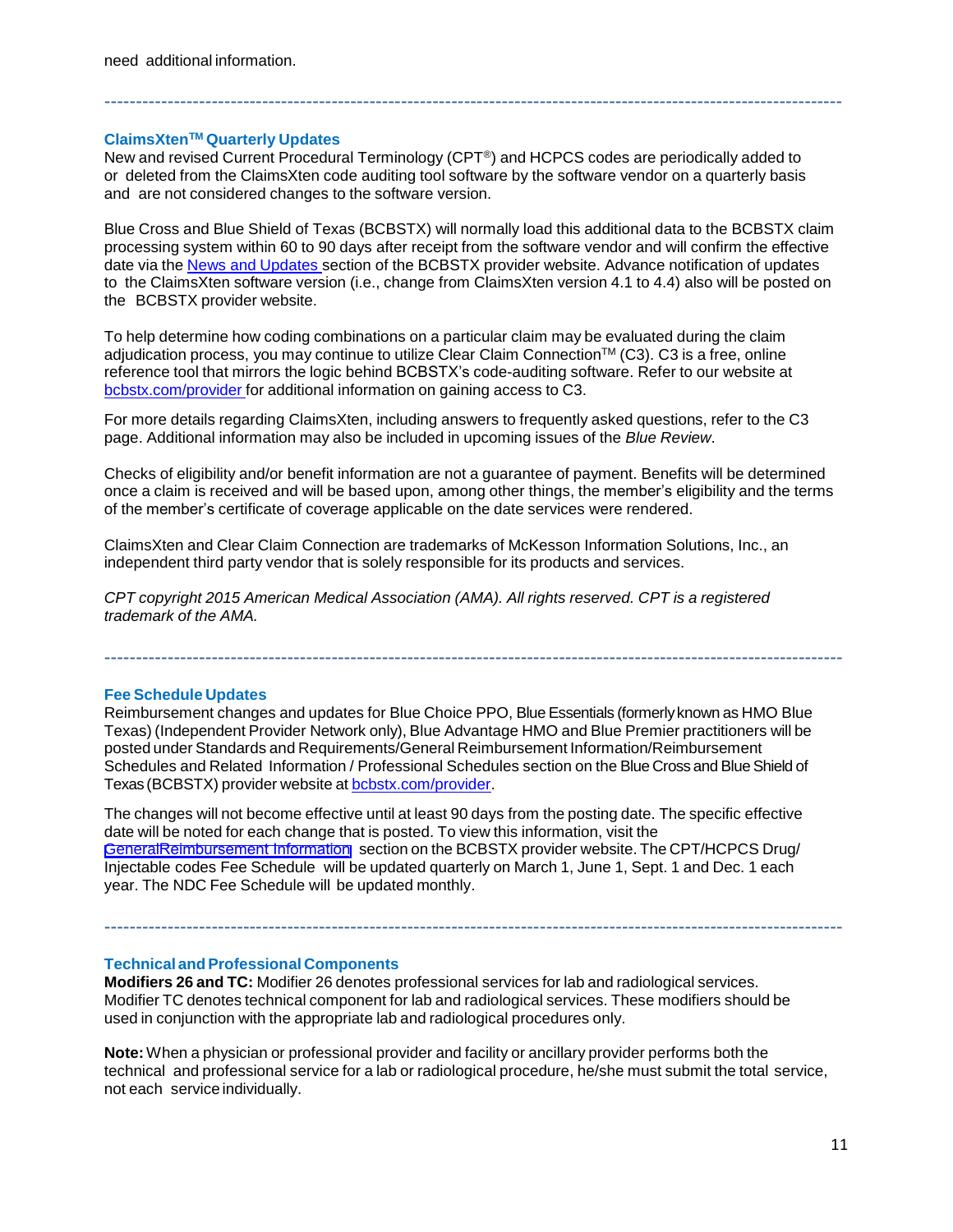### **Surgical Procedures Performed in the Physician's Office**

When performing surgical procedures in a non-facility setting, the physician and professional provider reimbursement covers the services, equipment and some of the supplies needed to perform the surgical procedure when a member/subscriber receives these services in the physician's or professional provider's office.

---------------------------------------------------------------------------------------------------------------------

Reimbursement will be allowed for some supplies billed in conjunction with a surgical procedure performed in a physician's or professional provider's office. To help determine how coding combinations on a particular claim may be evaluated during the claim adjudication process, you may continue to utilize Clear Claim Connection™ (C3). C3 is a free, online reference tool that mirrors the logic behind Blue Cross and Blue Shield of Texas' (BCBSTX) code-auditing software. Refer to the BCBSTX provider website at [bcbstx.com/provider](https://www.bcbstx.com/provider/tools/clear_claim_connection.html) for additional information on gaining access to C3.

Please note the physician's and professional provider's reimbursement includes surgical equipment that may be owned or supplied by an outside surgical equipment or Durable Medical Equipment (DME) vendor. Claims from the surgical equipment or DME vendor will be denied based on the fact that the global physician's or professional provider's reimbursement includes staff and equipment.

**Reminder: Pass-through Billing**

Blue Cross and Blue Shield of Texas (BCBSTX) does not permit pass-through billing. Pass-through billing occurs when the ordering physician, professional provider or facility or ancillary provider requests and bills for a service, but the service is not performed by the ordering physician, professional provider or facility or ancillary provider.

---------------------------------------------------------------------------------------------------------------------

The performing physician, professional provider or facility and ancillary provider should bill for these services unless otherwise approved by BCBSTX. BCBSTX does not consider the following scenarios to be pass-through billing:

- The service of the performing physician, professional provider or facility and ancillary provider is performed at the place of service of the ordering provider and is billed by the ordering physician or professional provider.
- The service is provided by an employee of a physician, professional provider or facility and ancillary provider (physician assistant, surgical assistant, advanced nurse practitioner, clinical nurse specialist, certified nurse midwife or registered first assistant who is under the direct supervision of the ordering physician or professional provider) and the service is billed by the ordering physician or professional provider.

The following modifiers should be used by the supervising physician when he/she is billing for services rendered by a Physician Assistant (PA), Advanced Practice Nurse (APN) or Certified Registered Nurse First Assistant (CRNFA):

- **AS modifier:** A physician should use this modifier when billing on behalf of a PA, APN or CRNFA for services provided when the aforementioned providers are acting as an assistant during surgery. (Modifier AS is to be used *ONLY* if they assist at surgery.)
- **SA modifier:** A supervising physician should use this modifier when billing on behalf of a PA, APN or CRNFA for **non-surgical** services. (Modifier SA is used when the PA, APN, or CRNFA is assisting with any other procedure that *DOES NOT* include surgery.)

---------------------------------------------------------------------------------------------------------------

**Improvements to the Medical Records Process for BlueCard® Claims**

Blue Cross and Blue Shield of Texas (BCBSTX) is now able to send medical records electronically to all Blue Cross and/or Blue Shield Plans. This method significantly reduces the time it takes to transmit supporting documentation for BlueCard claims and eliminates lost or misrouted records.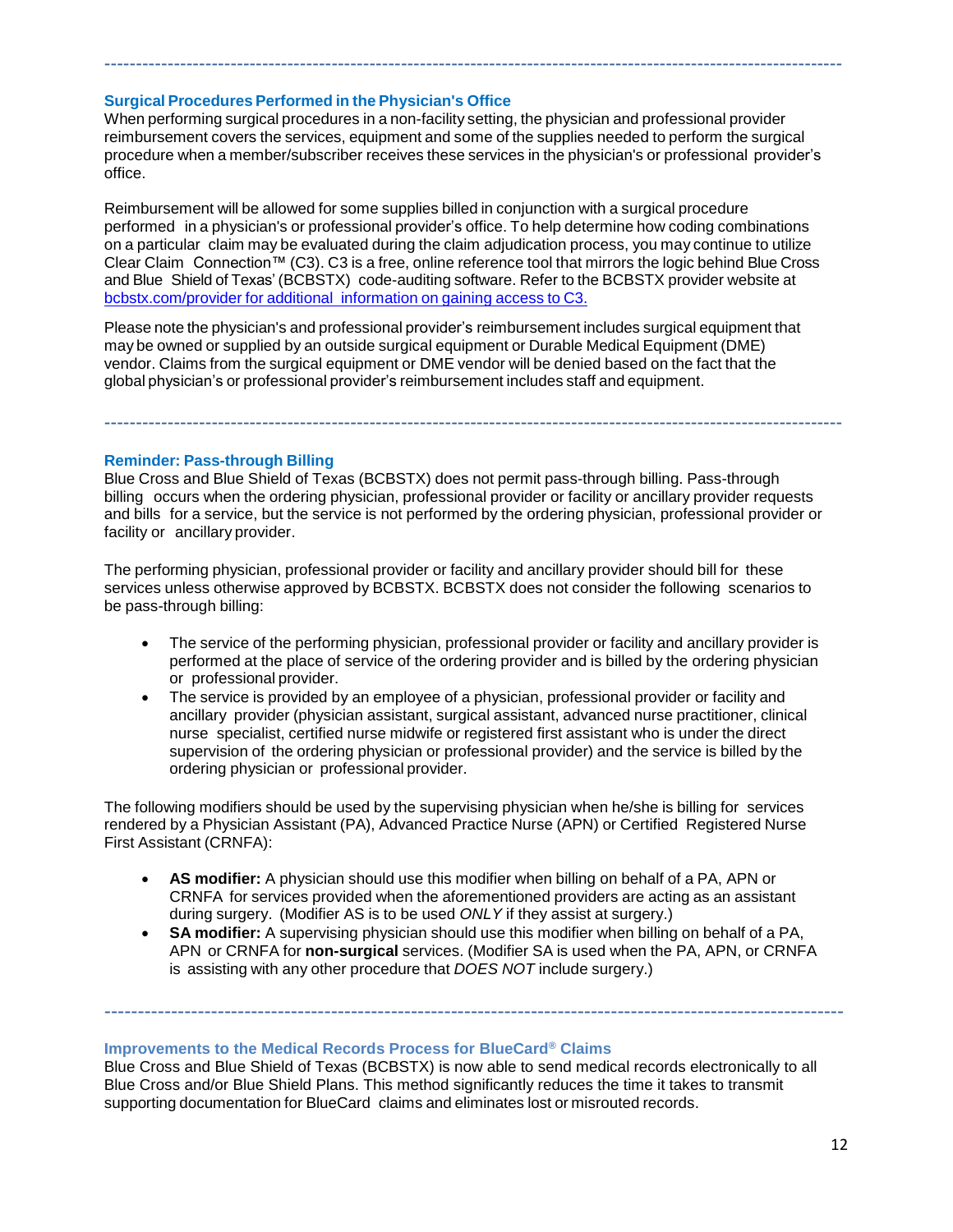As always, we request that you submit your medical records to BCBSTX if needed for claims processing. Requests for medical records from other Blues Plans before rendering services, as part of the preauthorization process, should be submitted directly to the requesting Plan.

---------------------------------------------------------------------------------------------------------------------

### **Contracted Providers Must File Claims**

As a reminder, physicians, facilities, professional providers and ancillary providers must file claims for any covered services rendered to a patient enrolled in a Blue Cross and Blue Shield of Texas (BCBSTX) health plan. You may collect the full amounts of any deductible, coinsurance or copayment due and then file the claim with BCBSTX. Arrangements to offer cash discounts to an enrollee in lieu of filing claims with BCBSTX violate the requirements of your provider contract with BCBSTX.

Notwithstanding the foregoing, a provision of the American Recovery and Reinvestment Act changed HIPAA to add a requirement that if a patient self pays for a service in full and directs a provider to not file a claim with the patient's insurer, the provider must comply with that directive and may not file the claim in question. In such an event, you must comply with HIPAA and not file the claim to BCBSTX.

### **Billing for Non-covered Services**

As a reminder, contracted physicians, professional providers, facility and ancillary providers may collect payment from members/subscribers for copayments, co-insurance and deductible amounts. The physician, professional provider, facility or ancillary provider may not charge the member/subscriber more than the patient share shown on their provider claim summary (PCS) or electronic remittance advice (ERA).

---------------------------------------------------------------------------------------------------------------------

In the event that Blue Cross and Blue Shield of Texas (BCBSTX) determines that a proposed service is not a covered service, the physician, professional provider, facility or ancillary provider must inform the member/subscriber in writing in advance. This will allow the physician, professional, facility or ancillary provider to bill the member/subscriber for the non-covered service rendered.

In no event shall a contracted physician, professional provider, facility or ancillary provider collect payment from the subscriber for identified hospital acquired conditions and/or serious reportable events.

# **Avoidance of Delay in Claims Pending COB Information**

Blue Cross and Blue Shield of Texas (BCBSTX) receives thousands of claims each month that require unnecessary review for coordination of benefits (COB). What that means to our physicians, professional providers, facility and ancillary providers is a possible delay, or even denial of services, pending receipt of the required information from the member/subscriber.

---------------------------------------------------------------------------------------------------------------------

### **Here are some tips to help prevent claims processing delays when there is only one insurance carrier:**

- CMS-1500, box 11-d if there is no secondary insurance carrier, mark the "No" box.
- $\bullet$  Do not place anything in box 9, a through  $d$  this area is reserved for member information for a secondaryinsurance payer.

---------------------------------------------------------------------------------------------------------------------

It is critical that no information appears in box 11-d or in box 9 a-d if there is only one insurance payer.

#### **Implantable Device Versus Medical Supply/Material**

We have received a number of questions from providers about billing for implants. To help address the topic, we have provided a reminder about the National Uniform Billing Committee definition of an implant.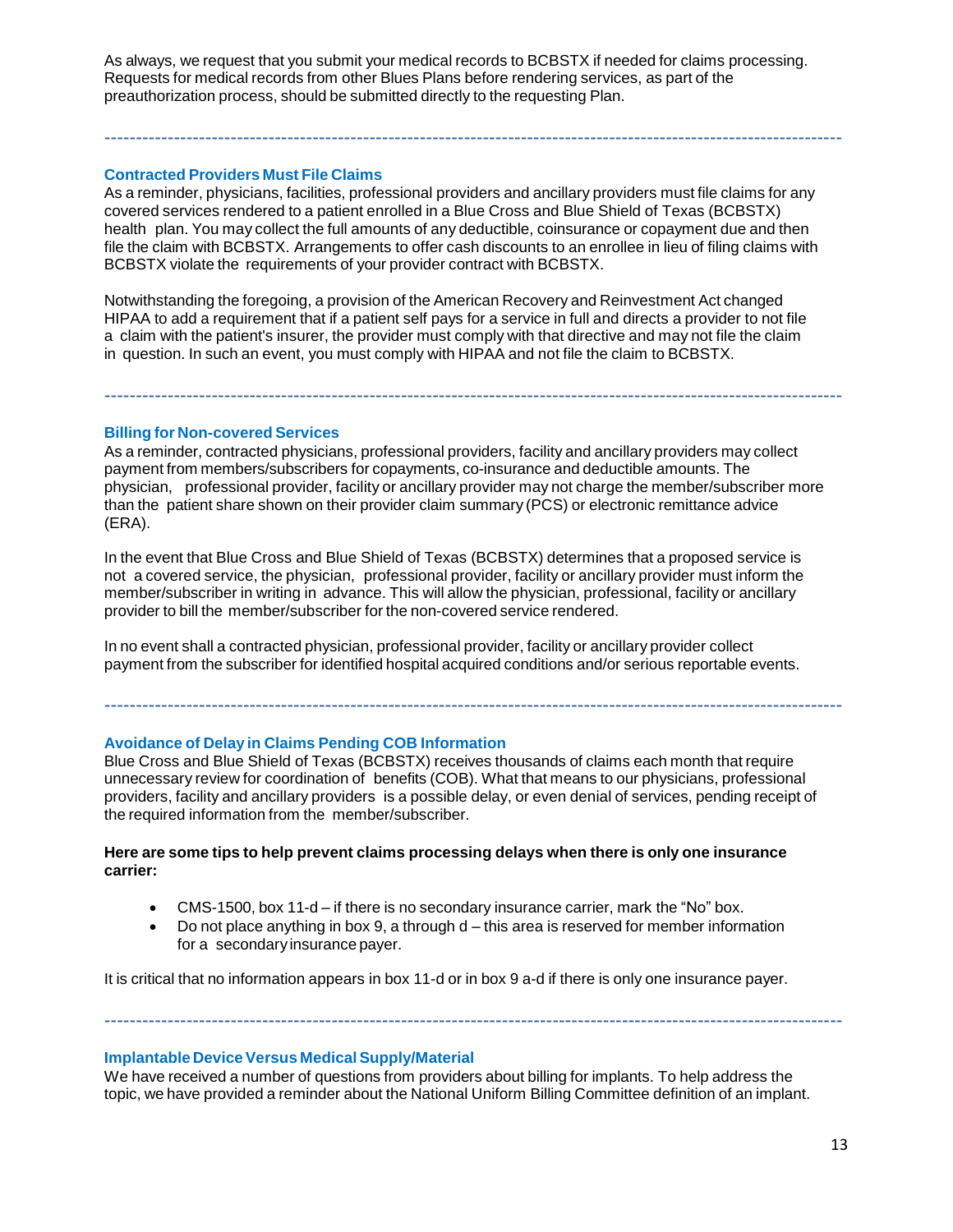### **National Uniform Billing Committee (NUBC) definition of an implant:**

- Revenue Code 274 Prosthetic/orthotic devices
- Revenue Code 275 Pacemaker
- Revenue Code 278 Other Implants

An implantable device is that which is implanted, such as a piece of tissue, a tooth, a pellet of medicine, or a tube or needle containing radioactive substance, a graft or an insert. Also included are liquid and solid plastic materials used to augment tissues or to fill in areas traumatically or surgically removed. Also included is an object or material partially or totally inserted or grafted into the body for prosthetic, therapeutic or diagnostic purposes.

Examples of other implants reported under revenue code 278 include stents, artificial joints, shunts, grafts, pins, plates, screws, anchors and radioactive seeds (not an all-inclusive list).

Supplies that are not implantable should be submitted as supply charges. In conjunction, a device is not a "material or supply furnished incident to a service." Items used as routine supplies should not be submitted as an implant. Guide wires, catheters and clips that are used during surgery but do not remain in the body are used the same way as an instrument and are not "implanted" should not be submitted as an implant.

Additional reference and definition of implantable devices, supplies and material can be located in the UB04 Editor and the website of the implantable device's manufacturer.

### **Online Portal Applications Help Expedite Administrative Workflows**

Does your office or organization ever ask: **"Is this patient eligible for Blue Cross and Blue Shield Texas (BCBSTX) benefits? Does this service require preauthorization? or How did my claim process?"** If so, these questions and so many more can be answered in a matter of seconds with a few key strokes using an online portal application, such as Availity®.

---------------------------------------------------------------------------------------------------------------------

Electronic options deliver real-time resolutions, avoiding disapproved services and optimizing your payment. You can confirm patient coverage, preauthorize services and post payments with a few simple clicks.

#### **Not only can you conduct HIPAA-compliant transactions online, using Availity you can also:**

- Submit pre- and post-exam transactions
- Conduct pre-service requests
- Complete post-service reconciliations
- Update provider demographics
- Enroll for electronic remittance and fund transfers

If you have not registered and would like to learn more about Availity, and our online referral and preauthorization tool iExchange®, register for a Back to Basics: Availity 101 [webinars](http://www.bcbstx.com/provider/training/availity.html).

Additionally, for more advanced training of online tools, email a Provider Education Consultant at [PECS@bcbstx.com.](mailto:PECS@bcbstx.com)

#### **Implantable Device Versus Medical Supply/Material**

We have received a number of questions from providers about billing for implants. To help address the topic, we have provided a reminder about the National Uniform Billing Committee definition of an implant.

---------------------------------------------------------------------------------------------------------------------

# **National Uniform Billing Committee (NUBC) definition of an implant:**

- Revenue Code 274 Prosthetic/orthotic devices
- Revenue Code 275 Pacemaker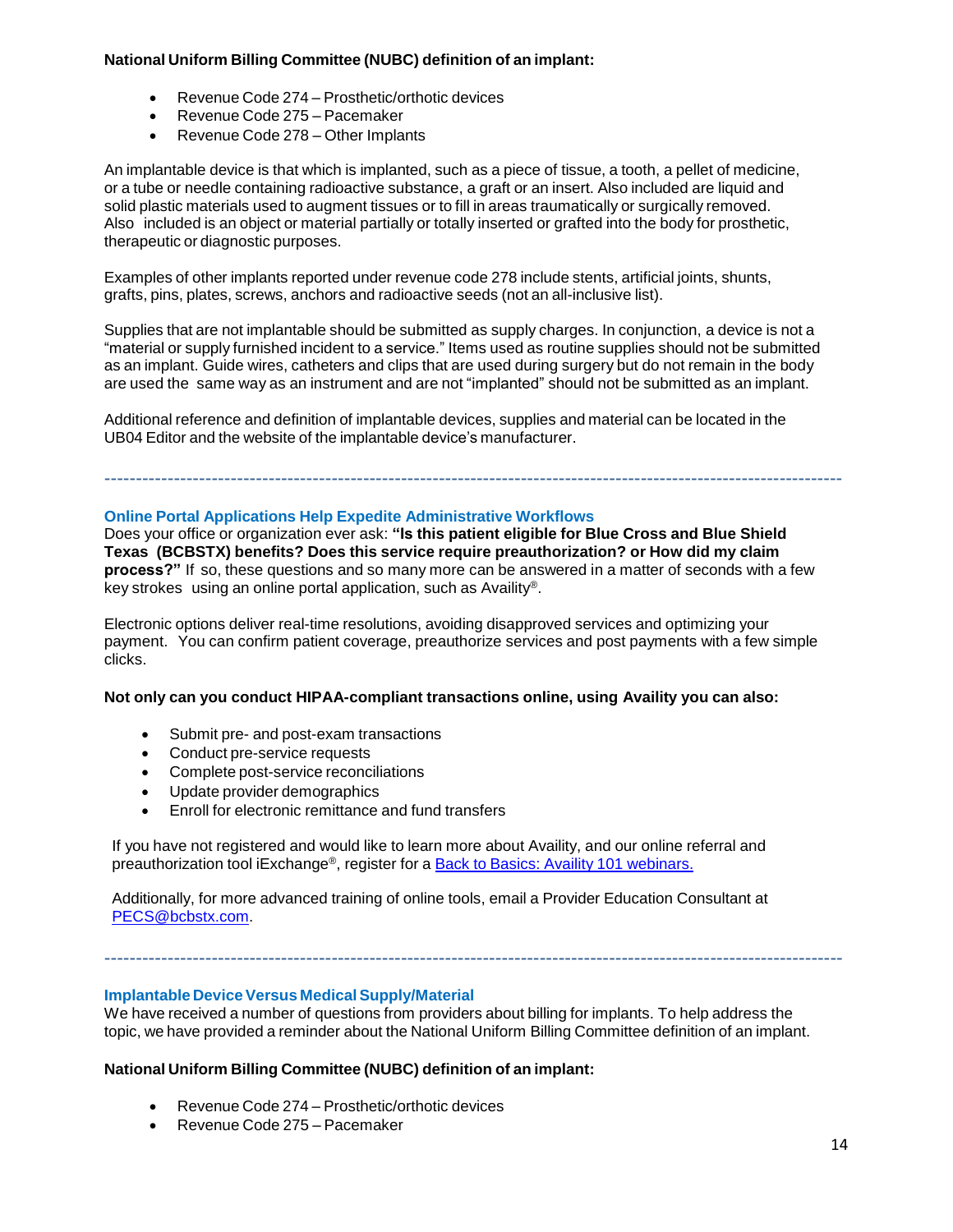Revenue Code 278 – Other Implants

An implantable device is that which is implanted, such as a piece of tissue, a tooth, a pellet of medicine, or a tube or needle containing radioactive substance, a graft or an insert. Also included are liquid and solid plastic materials used to augment tissues or to fill in areas traumatically or surgically removed. Also included is an object or material partially or totally inserted or grafted into the body for prosthetic, therapeutic or diagnostic purposes.

Examples of other implants reported under revenue code 278 include stents, artificial joints, shunts, grafts, pins, plates, screws, anchors and radioactive seeds (not an all-inclusive list).

Supplies that are not implantable should be submitted as supply charges. In conjunction, a device is not a "material or supply furnished incident to a service." Items used as routine supplies should not be submitted as an implant. Guide wires, catheters and clips that are used during surgery but do not remain in the body are used the same way as an instrument and are not "implanted" should not be submitted as an implant.

Additional reference and definition of implantable devices, supplies and material can be located in the UB04 Editor and the website of the implantable device's manufacturer.

---------------------------------------------------------------------------------------------------------------------

#### **Hospitals, and Routine Services and Supplies**

Routine services and supplies are generally already included by the provider in charges related to other procedures or services. As such, these items are considered non-billable for separate reimbursement. The following guidelines may assist hospital personnel in identifying items, supplies, and services that are not separately billable. **This is not an all-inclusive list.**

- Any supplies, items and services that are necessary or otherwise integral to the provision of a specific service and/or the delivery of services in a specific location are considered routine services and not separately billable in the inpatient and outpatient environments.
- All items and supplies that may be purchased over-the-counter are not separately billable.
- All reusable items, supplies and equipment that are provided to all patients during an inpatient or outpatient admission are not separately billable.
- All reusable items, supplies and equipment that are provided to all patients admitted to a given treatment area or units are not separately billable.
- All reusable items, supplies and equipment that are provided to all patients receiving the same service are not separately billable.

---------------------------------------------------------------------------------------------------------------------

# **Clinical Resources**

#### **Medical Necessity Review of Observation Services**

As a reminder, it is the policy of Blue Cross and Blue Shield of Texas (BCBSTX) to provide coverage for observation services when it is determined to be medically necessary based on the medical criteria and guidelines as outlined in the Milliman Care [Guidelines](https://www.mcg.com/care-guidelines/care-guidelines/). Claims for observation services are subject to post- service review, and BCBSTX may request medical records for the determination of medical necessity.

#### **When medical records are requested, documentation should include the following information:**

- The attending physician's order for observation care with clock time (or clock time can be noted in the nurse's observation admission note)
- The physician's admission and progress notes confirming the need for observation care
- The supporting diagnostic and/or ancillary testing reports
- The admission progress notes (with the clock time) outlining the patient's condition and treatment
- The discharge notes (with clock time) with discharge order and nurse's notes
- Itemized bill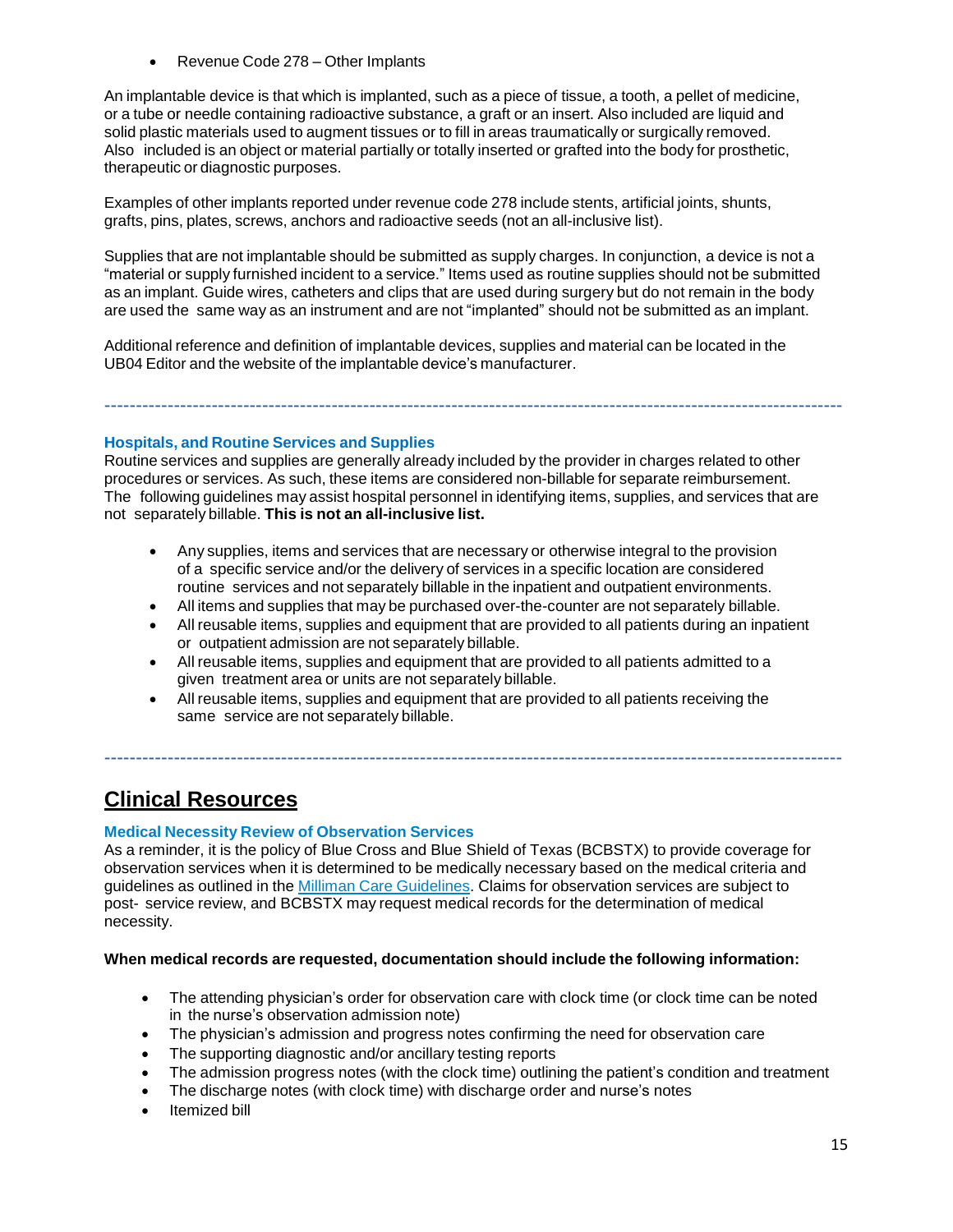# **Coordination of Care Between Medical and Behavioral Health Providers**

Blue Cross and Blue Shield of Texas (BCBSTX) continually strives to promote coordination of member care between medical and behavioral health providers. We understand that communication between providers and their patients regarding the treatment and coordination of care can pose challenges.

---------------------------------------------------------------------------------------------------------------------

#### **Here are few resources available to you through BCBSTX:**

#### **1. The Coordination of Care Form Available Online**

To provide assistance when coordinating care, BCBSTX has created a [Coordination](http://www.bcbstx.com/provider/pdf/bh_coordination_care.pdf) of Care form that is available online. This new form may help in communicating patient information, such as:

- To provide member treatment information **to** another treating provider
- To request member treatment information **from** another treating provider

It is important to note that a written release to share clinical information with members' medical providers must be obtained prior to the use of this form. BCBSTX recommends obtaining a written release prior to the onset of treatment.

If you are requesting member treatment information from another provider, it is recommended that the Patient Information and Referring Provider sections of the form be completed in order to expedite the care coordination process for the receiving provider.

### **2. If You Need Help Finding Behavioral Health Providers for Your Patients**

Call the number on the back of members' BCBSTX ID cards to receive assistance in finding outpatient providers or behavioral health facilities.

### **3. Behavioral Health or Medical Case Management Services**

If you believe a patient has complex health needs and could benefit from additional support and resources from a clinician, you can make a referral to one of the BCBSTX Case Management programs by calling the number on the back of the member's BCBSTX ID card. Case Management can also provide you and the member with information about additional resources provided by their insurance plan.

# **2015 Continuity and Coordination of Care Report Results, and Recommended Interventions**

Continuity and coordination of care is important to the care of members. Therefore, it is important that the Primary Care Physician/Provider (PCP) be kept informed of a member's condition and any treatment provided by specialist providers (SCP), ancillaries or other health care providers.

---------------------------------------------------------------------------------------------------------------------

Blue Cross and Blue Shield Texas (BCBSTX) monitors the continuity and coordination of care between PCP and specialist providers across the health care network, at least annually. From 2014 Physician Office Review evaluations, opportunities were identified to improve communication between PCP and specialist consultations. The BCBSTX 2015 Provider Satisfaction Survey was modified to include questions related to continuity and coordination of care in order to better analyze strengths and opportunities.

#### **Specific questions were added to the following areas:**

- Referral to an ophthalmologist or optometrist for patients requiring a diabetic eye exam and receiving results
- Timely discharge summary data for patients who have been hospitalized is provided to practitioners and includes medication administration instructions

The audits from the Physician Office Review Program had high scores related to continuity and coordination of care. One consideration from the evaluation is that offices were randomly selected without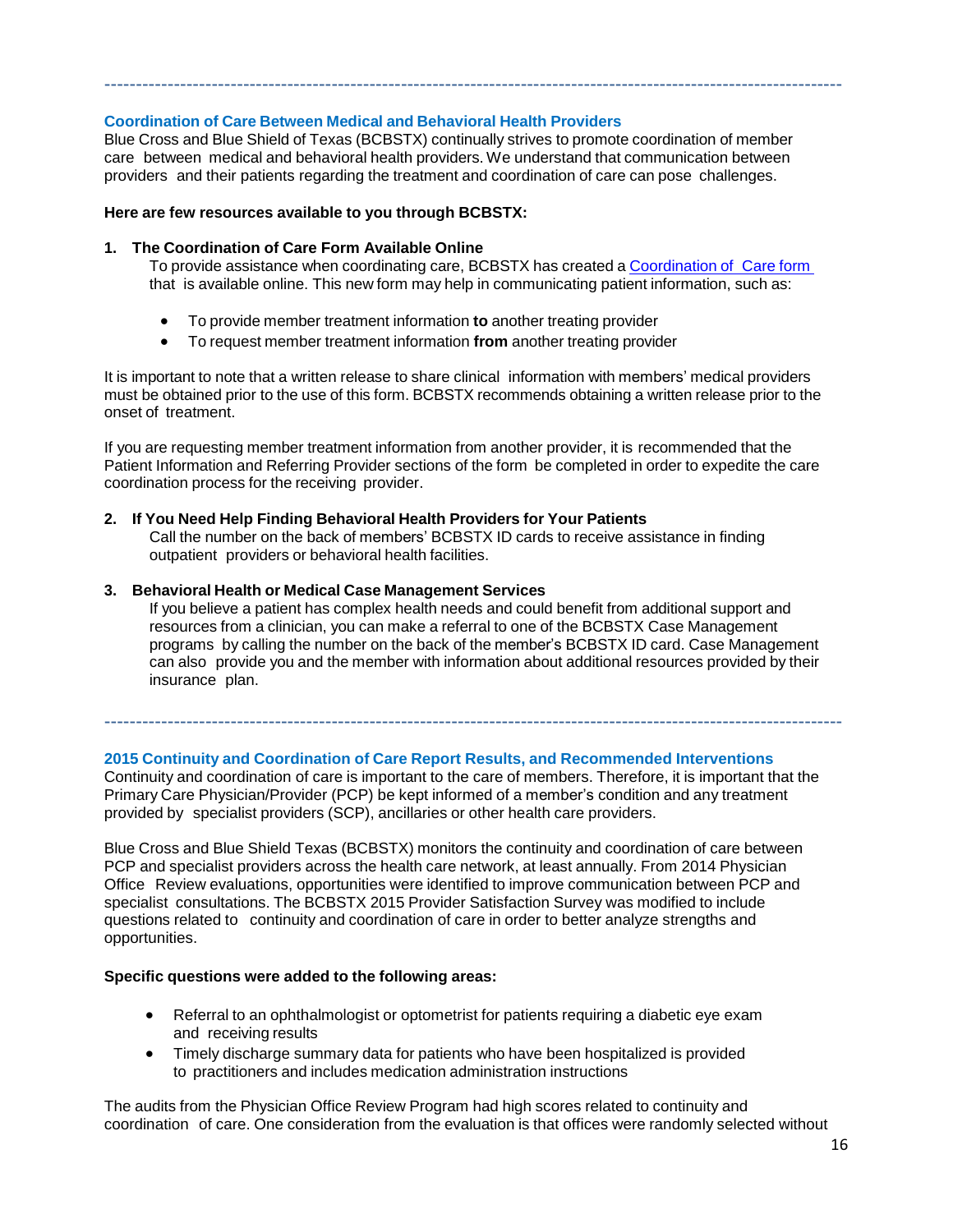knowledge of patients that required continuity and coordination services from other providers. This resulted in very small denominator of records to assess for continuity and coordination of care. Recommendation for future studies is that the methodology should be evaluated in order to generate a sample of members in need of continuity and coordination of care.

#### **In the 2015 Provider Satisfaction Survey the following items scored less than the target of 85 percent:**

- Receiving eye exam results from eye care professionals
- Receiving summary information after inpatient discharge
- Overall satisfaction with continuity of care

| <b>Survey Question</b>                                                                                                                 | Goal | <b>BCBSTX 2015 Score</b> |
|----------------------------------------------------------------------------------------------------------------------------------------|------|--------------------------|
| 33. Do ophthalmologists and optometrists inform you of<br>their findings after seeing patients you referred for diabetes<br>eye exams? |      | 77%                      |
| 34. When your patients are admitted to a hospital, are you<br>sent summary information after the discharge?                            |      | 72%                      |
| 35. When you receive hospital discharge information, does<br>it reach your office within five business days?                           | 85%  | 80%                      |
| 36. When you receive hospital discharge information, does<br>it contain adequate information about medications at<br>discharge?        |      | 88%                      |
| 40. Overall Satisfaction with Continuity of Care                                                                                       |      | 76%                      |

The findings of this survey recognize the barriers to care that impact continuity-of-care coordination and BCBSTX's HEDIS rates. The possibilities for improvements were identified to remove barriers impacting continuity and coordination of care.

### **To support continuity and coordination of care, BCBSTX is recommending the following interventions:**

1. Specialists should provide a report to the Primary Care Physician/Provider summarizing the member's visit, the services provided and recommended follow-up treatment or needs.

---------------------------------------------------------------------------------------------------------------------

2. Hospitals provide timely discharge summary reports to primary care physicians/providers that include a synopsis of the stay, treatment or procedures done, follow-up needs and a list of discharge medications.

Please contact Quality Improvement Programs at 800-863-9798 with questions or comments.

**Electronic Options**

# **Corrected Claim Request Change, Effective as of July 11, 2016**

As a reminder, effective July 11, 2016, corrected claim requests for previously adjudicated claims must be submitted as electronic replacement claims, or on the appropriate professional (CMS-1500) or institutional (UB-04) paper claim, and Claim Review form.

# **Electronic Submission**

Electronic replacement claims should be submitted with the appropriate claim frequency code. Frequency code 7 will result in Blue Cross and Blue Shield of Texas (BCBSTX) adjudicating the original claim number (sometimes referred to as a Document Control Number, or DCN) with the corrections. The replacement claim will be issued a new BCBSTX claim number and subsequently deny based on the readjudication of the original claim.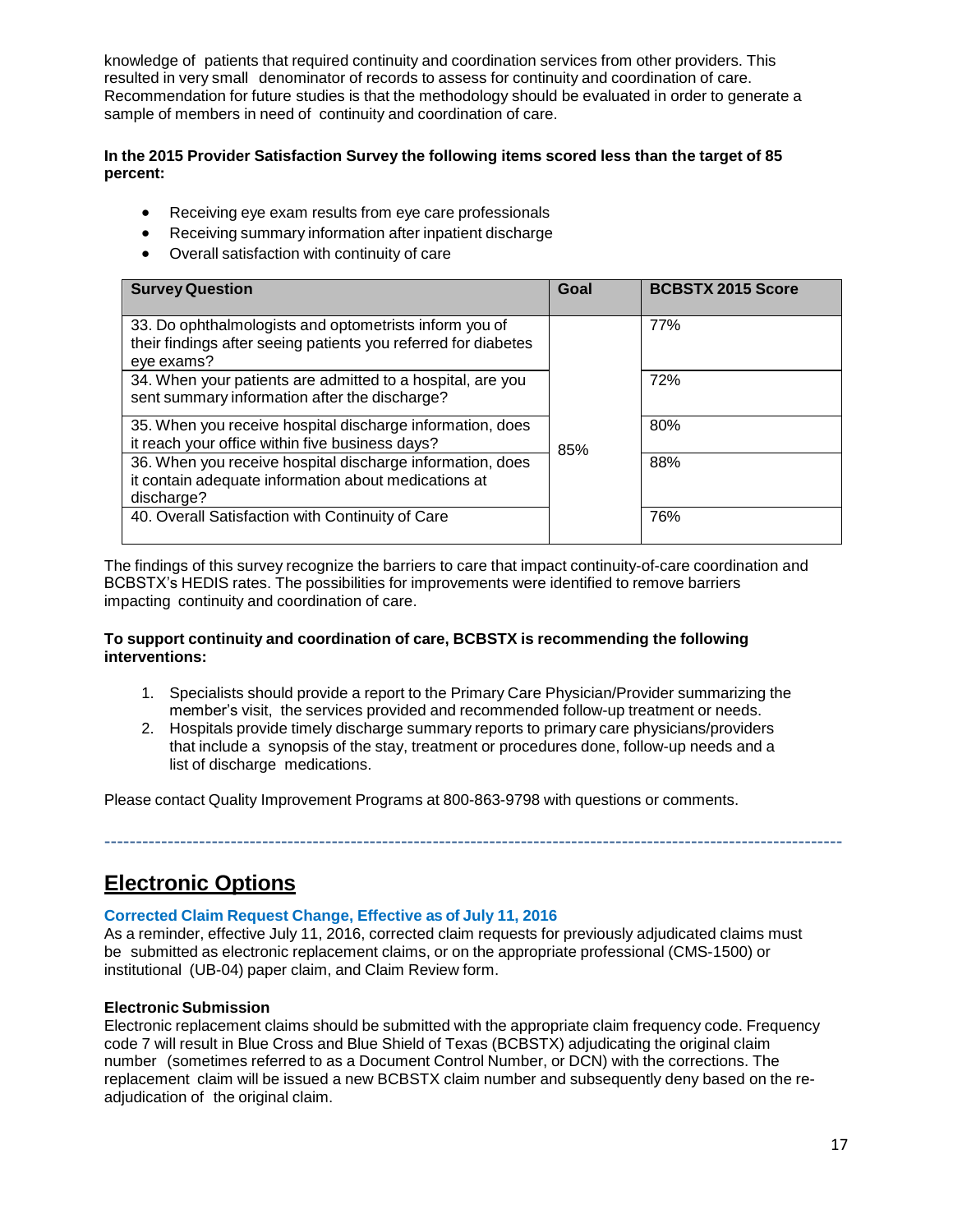**Note:** Claim corrections submitted without the appropriate frequency code will deny as a duplicate and the original BCBSTX claim number will not be adjudicated. See below for additional information on claim frequency codes and guidelines to assist you with when and how to use them for making corrections to electronic claims submitted to BCBSTX.

| <b>Claim Frequency Codes</b>                  |                                                                                                                                                |                                                                                                                                                    |                                                                                                                                                                          |  |
|-----------------------------------------------|------------------------------------------------------------------------------------------------------------------------------------------------|----------------------------------------------------------------------------------------------------------------------------------------------------|--------------------------------------------------------------------------------------------------------------------------------------------------------------------------|--|
| Code                                          | <b>Description</b>                                                                                                                             | <b>Filing Guidelines</b>                                                                                                                           | <b>Action</b>                                                                                                                                                            |  |
| 5 Late Charge(s)                              | Use to submit additional<br>charges for the same<br>date(s) of service as a<br>previous claim.                                                 | File electronically, as<br>usual. Include only the<br>additional late charges<br>that were not included<br>on the original claim.                  | BCBSTX will add the<br>late charges to the<br>previously processed<br>claim.                                                                                             |  |
| <b>7</b> Replacement of<br><b>Prior Claim</b> | Use to replace an entire<br>claim (all but identity<br>information).                                                                           | File electronically, as<br>usual. File the claim in<br>its entirety, including all<br>services for which you<br>are requesting<br>reconsideration. | <b>BCBSTX will replace</b><br>the original claim with<br>corrections and the<br>replacement claim will<br>be denied. Refer to<br>the original claim for<br>adjudication. |  |
| 8 Void/Cancel of<br><b>Prior Claim</b>        | Use to entirely eliminate<br>a previously submitted<br>claim for a specific<br>provider, patient, insured<br>and "statement covers<br>period." | File electronically, as<br>usual. Include all<br>charges that were on<br>the original claim.                                                       | BCBSTX will void the<br>original claim from<br>records, based on<br>request.                                                                                             |  |

### **Paper Submission**

More than 98 percent of the claims BCBSTX receives from providers are submitted electronically. BCBSTX encourages all providers to use electronic options as the primary method for claim submission. There are several multi-payer web vendors available to providers. If you are a registered Availity® web portal user, you have access to submit direct data entry replacement claims electronically, at no additional cost.

As of July 11, 2016, any changes to a claim that are specified **only** on the Claim Review form (or via a letter) will be returned with a notice advising resubmission on the appropriate CMS-1500 or UB-04 paper claim form. Paper claim submitters are required to indicate "corrected claim" on the paper claim form and the accompanying Claim Review form.

---------------------------------------------------------------------------------------------------------------------

# **Pharmacy**

# **Reminder: Pharmacy Benefit Tips**

For Blue Cross and Blue Shield of Texas (BCBSTX) members with prescription drug benefits administered by Prime Therapeutics®, BCBSTX employs a number of industry-standard management strategies to ensure appropriate utilization of prescription drugs. These strategies can include formulary management, benefit design modeling, specialty pharmacy benefits, and clinical programs, among others. You can help us achieve these goals by:

# **1. Prescribing Drugs Listed on the Formulary**

The BCBSTX formularies are provided as a guide to help in the selection of cost-effective drug therapy. Every major drug class is covered, although many of the formularies cover most generics and fewer brand name drugs. The lists also provide members with criteria for how drugs are selected, coverage considerations and dispensing limits. While these drug lists are a tool to help members maximize their prescription drug benefits, the final decision about what medications should be prescribed is between the health care provider and the patient.

BCBSTX formularies are regularly updated and can be found under [Pharmacy](https://www.bcbstx.com/provider/pharmacy/index.html) Program on the BCBSTX provider website.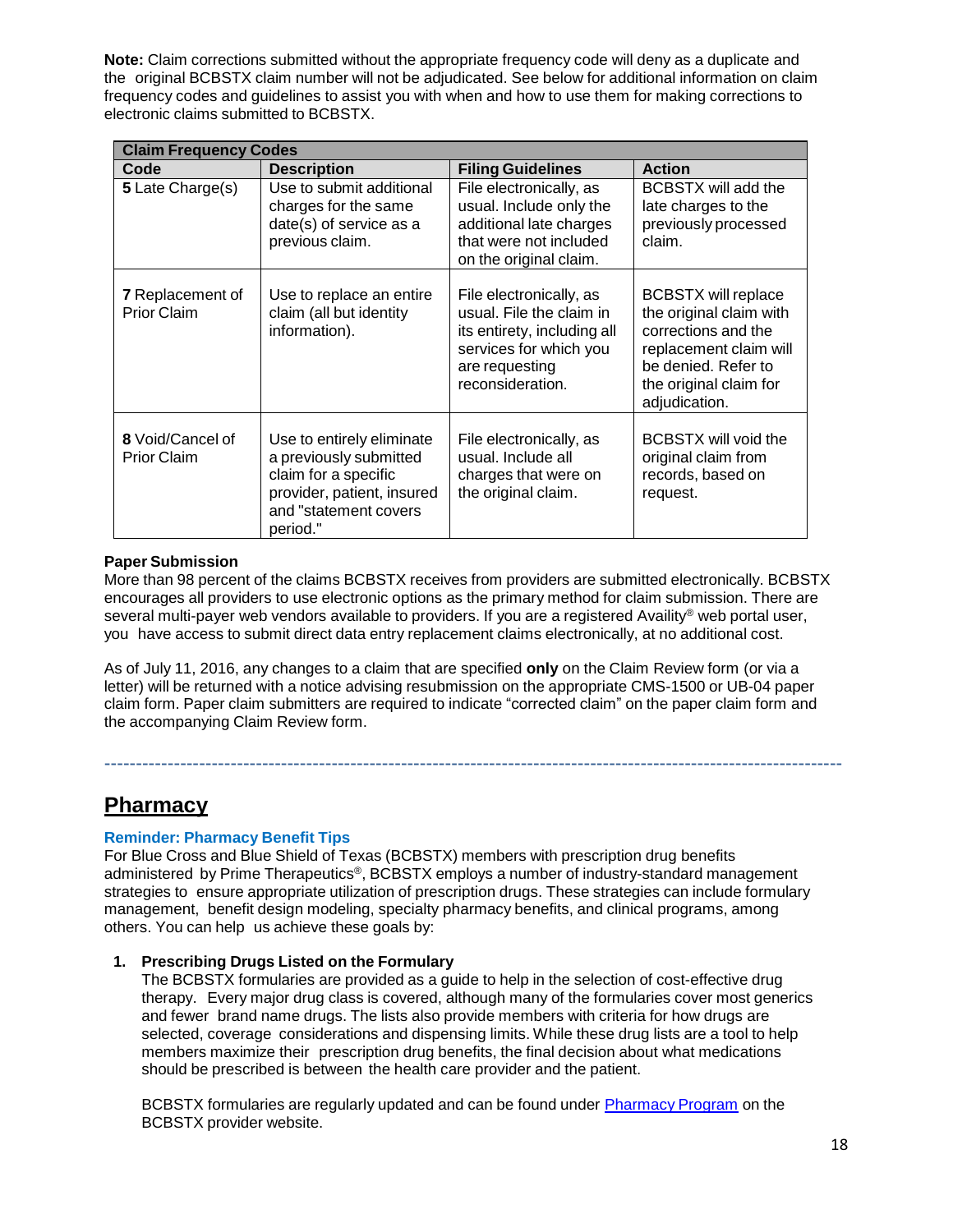**Note:** For members with Medicare Part D or Medicaid coverage, the drug lists can be found on the plan's website:

- Blue Cross MedicareRx (PDP)<sup>SM</sup>: [bcbstx.com/medicare/part\\_d\\_druglist.html](http://www.bcbstx.com/medicare/part_d_druglist.html)
- Blue Cross Medicare Advantage (HMO)<sup>SM</sup> and (PPO)SM: [bcbstx.com/medicare/mapd\\_drug\\_coverage.html](http://www.bcbstx.com/medicare/mapd_drug_coverage.html)
- Blue Cross Medicare Advantage Dual Care (HMO SNP)<sup>SM</sup>: [bcbstx.com/medicare/snp\\_drug\\_coverage.html](http://www.bcbstx.com/medicare/snp_drug_coverage.html)
- TexasSTAR[:bcbstx.com/star/prescription-drugs/drug-coverage](http://www.bcbstx.com/star/prescription-drugs/drug-coverage)
- TexasCHIP[:bcbstx.com/chip/prescription-drugs/drug-coverage](http://www.bcbstx.com/chip/prescription-drugs/drug-coverage)

#### **2. Reminding Patients of Covered Preventive Medications**

Many BCBSTX health plans include coverage at no cost to the member for certain prescription drugs, women's contraceptive products and over-the-counter (OTC) medicines used for preventive care services.\*

- ACA \$0 Preventive Drug List: [bcbstx.com/pdf/rx/rx-aca-prev-list-tx.pdf](http://www.bcbstx.com/pdf/rx/rx-aca-prev-list-tx.pdf)
- Women's Contraceptive Coverage List: [bcbstx.com/pdf/rx/contraceptive-list-tx.pdf](http://www.bcbstx.com/pdf/rx/contraceptive-list-tx.pdf)

*\*Not available for all plans. Members should call the customer service number on their ID card to help determine what benefits may be available, including any requirements, limitations or exclusions that apply. Please refer to the member's certificate of coverage.*

#### **3. Submitting Necessary Prior Authorization Requests**

For some medications, the member's plan may require certain criteria to be met before prescription drug coverage may be approved. You will need to complete the necessary prior authorization request and submit it to BCBSTX. More information about these requirements can be found under [Pharmacy](http://www.bcbstx.com/provider/pharmacy/index.html) [Program](http://www.bcbstx.com/provider/pharmacy/index.html) on the BCBSTX provider website.

#### **4. Assisting Members with Formulary Exceptions**

If the medication you wish to prescribe is not on your patient's drug or the preventive care lists, a formulary exception can be requested. You can call the customer service number on the member'[s](http://www.myprime.com/en/coverage-exception-form.html) ID card to start the process, or complete the online form at: [myprime.com/en/coverage-exception](http://www.myprime.com/en/coverage-exception-form.html)[form.html.](http://www.myprime.com/en/coverage-exception-form.html)

Visit the [Pharmacy](http://www.bcbstx.com/provider/pharmacy/index.html) Program section of our website for more information.

*Prime Therapeutics, LLC, is a pharmacy benefit management company. BCBSTX contracts with Prime to provide pharmacy benefit management, prescription home delivery and specialty pharmacy services. BCBSTX, as well as several independent Blue Cross and Blue Shield Plans, has an ownership interest in Prime.*

*The information mentioned here is for informational purposes only and is not a substitute for the independent medical judgment of a physician. Physicians are to exercise their own medical judgment. Pharmacy benefits and limits are subject to the terms set forth in the member's certificate of coverage* which may vary from the limits set forth above. The listing of any particular drug or classification of drugs *is not a guarantee of benefits. Members should refer to their certificate of coverage for more details, including benefits, limitations and exclusions. Regardless of benefits, the final decision about any medication is between the member and their health care provider.*

---------------------------------------------------------------------------------------------------------------------

#### **Dispensing QVT (Quantity Versus Time) Limits**

To help minimize health risks and to improve the quality of pharmaceutical care, dispensing QVT limits have been placed on select prescription medications. The limits are based upon the U.S. Federal Drug Administration and medical guidelines as well as the drug manufacturer's package insert.

Access the Standard Drug List [Dispensing](https://www.bcbstx.com/pdf/rx/rx_dispensing_limits_std_tx.pdf) Limits and Generics Plus Drug List [Dispensing](https://www.bcbstx.com/pdf/rx/rx_dispensing_limits_gen_tx.pdf) Limits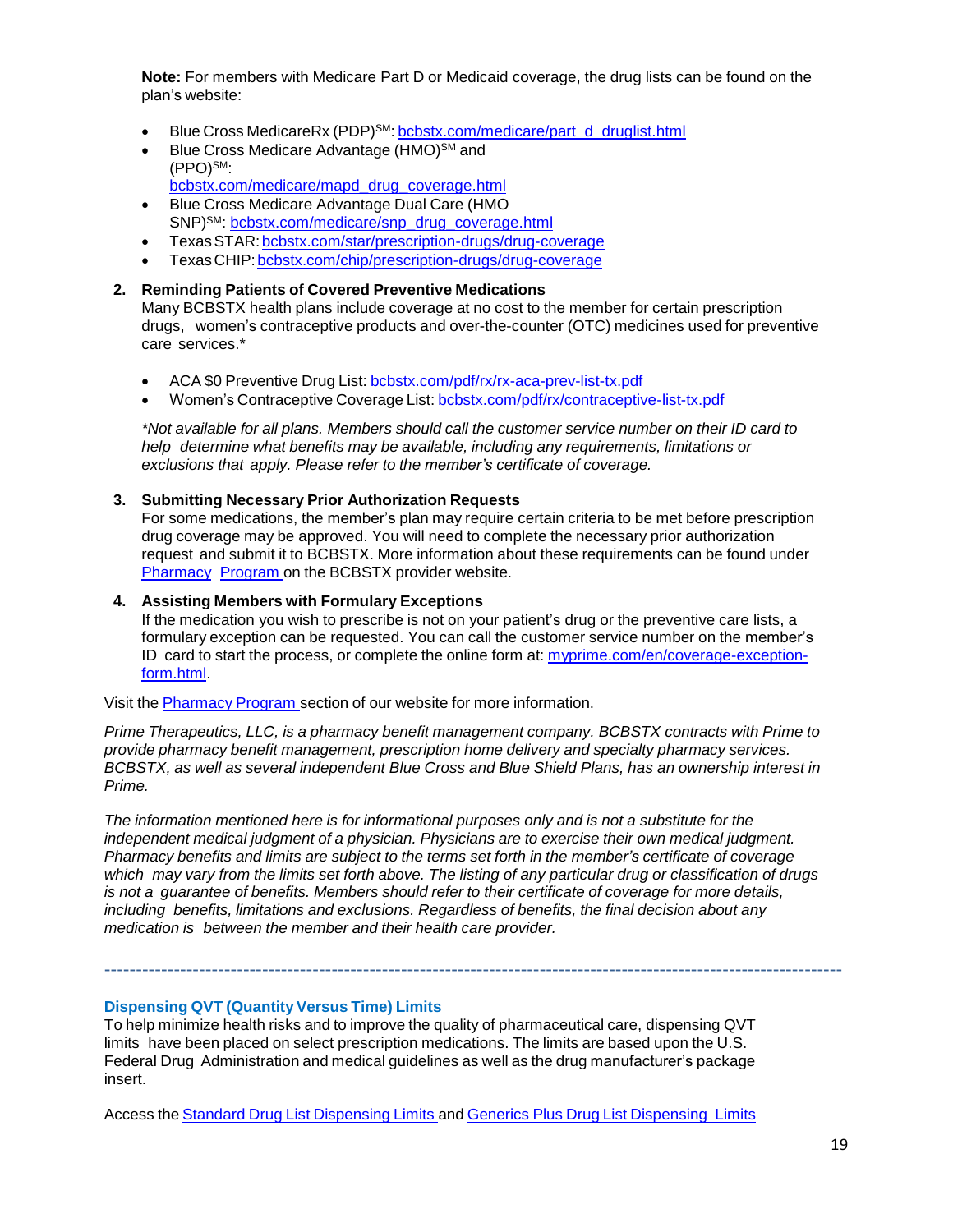#### **Prescription Drug Lists**

Throughout the year, the Blue Cross and Blue Shield of Texas (BCBSTX) Clinical Pharmacy department frequently reviews the prescription drug lists. Tier placement decisions for each drug on the list follow a precise process, with several committees reviewing efficacy, safety and cost of each drug.

---------------------------------------------------------------------------------------------------------------------

For current drug updates, visit Pharmacy Program/Prescription Drug List and Prescribing Guidelines on the BCBSTX provider website.

---------------------------------------------------------------------------------------------------------------------

# **Provider General Information**

#### **Provider Training**

BCBSTX is proud to offer complimentary educational webinar sessions. These online training sessions give you the flexibility to attend live sessions. Provider billers, utilization areas and administrative departments will benefit from these webinars. Please visit Education and [Reference](http://www.bcbstx.com/provider/training/index.html) on the [bcbstx.com/provider](http://www.bcbstx.com/provider/index.html) website to view what is available and sign up for training sessions.

---------------------------------------------------------------------------------------------------------------------

#### **After-hours Access Is Required**

Blue Cross and Blue Shield of Texas (BCBSTX) requires that primary care physicians/providers, specialty care physicians, professional providers, and facility and ancillary providers provide urgent care, and emergency care or coverage for care 24 hours a day, seven days a week. Providers must have a verifiable mechanism in place, for immediate response, for directing patients to alternative after-hours care based on the urgency of the patient's need.

#### **Acceptable after-hours access mechanisms may include:**

- An answering service that offers to call or page the physician/provider or on-call physician/provider;
- a recorded message that directs the patient to call the answering service and the phone number is provided; or
- a recorded message that directs the patient to call or page the physician/provider or on-call physician/provider and the phone number is provided.

For more detail, please refer to the provider [manuals](https://www.bcbstx.com/provider/gri/index.html) for **Blue Choice PPO**SM **Physician, Professional Provider and Facility and Ancillary Provider Manual** (Section B) and **Blue Essential( formerly known as HMO Blue Texas**SM**),Blue Advantage HMO**SM**, Blue Premier Physician, Professional Provider, Facility and Ancillary Provider Manual** (Section B) available in the Education & Reference section of our provider website. Click on the "Manual" link (note, a password is required).

---------------------------------------------------------------------------------------------------------------------

#### **Medical Record Requests: Include Our Letter as Your Cover Sheet**

When you receive a letter from Blue Cross and Blue Shield of Texas (BCBSTX) requesting additional information, such as medical records or certificates of medical necessity, please utilize the letter as a cover sheet when sending the requested information to us.

This letter contains a barcode in the upper right corner to help ensure that the information you send is matched directly to the appropriate file and/or claim. Do not submit a Claim Review form in addition to the letter, as this could delay the review process.

Thank you for your cooperation!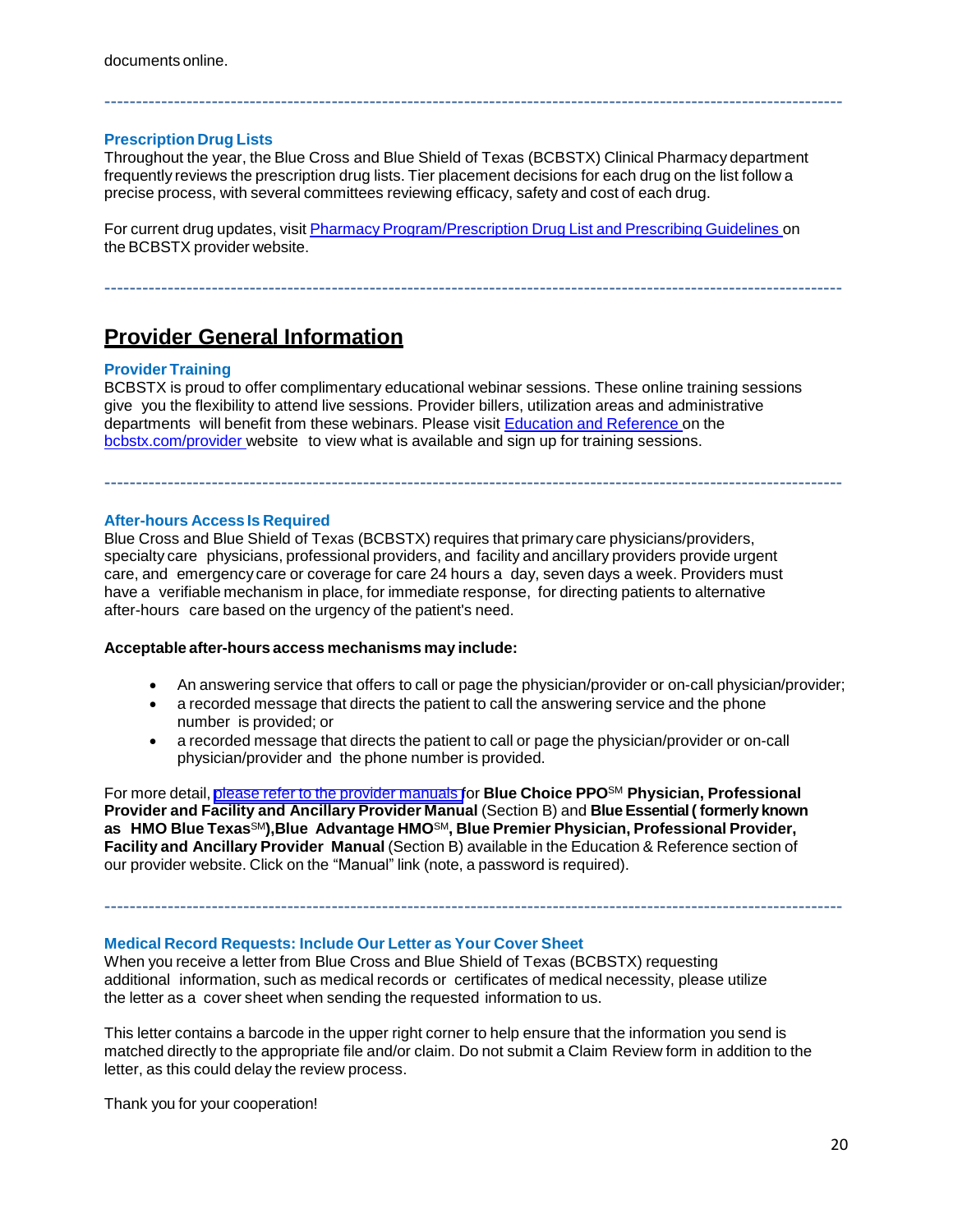# **Quest Diagnostics, Inc., Is the Exclusive HMO and Preferred Statewide PPO Clinical Reference LabProvider**

Quest Diagnostics, Inc., is the **exclusive** outpatient clinical reference laboratory provider for Blue

Essentials<sup>SM</sup> (formerly known as HMO Blue Texas<sup>SM)</sup> members and Blue Advantage HMO<sup>SM</sup> subscribers\* and the *preferred statewide* outpatient clinical reference laboratory provider for Blue Cross and Blue Shield of Texas (BCBSTX) Blue Choice PPO<sup>SM</sup> subscribers. This arrangement excludes lab services provided during emergency room visits, inpatient admissions and outpatient day surgeries (hospital and free-standing ambulatorysurgery centers).

---------------------------------------------------------------------------------------------------------------------

### **Quest Diagnostics Offers:**

- On-line scheduling for Quest Diagnostics' Patient Service Center (PSC) locations. To schedule a patient PSC appointment, log onto [QuestDiagnostics.com/patient](http://www.questdiagnostics.com/home/patients) or call **888-277- 8772**.
- Convenient patient access to more than 195 patient service locations.
- 24/7 access to electronic lab orders, results and other office solutions through *Care360® Labs and Meds*.

For more information about Quest Diagnostics lab testing solutions or to establish an account, contact your Quest Diagnostics Physician Representative or call **866-MY-QUEST** (866-697-8378).

For physicians, professional providers or facility and ancillary providers located in the HMO capitated lab counties, only the lab services/tests indicated on the Reimbursable Lab Services list will be reimbursed on a fee-for-service basis if performed in the physician's, professional provider's or facility or ancillary provider's office for Blue Essentials (formerly known as HMO Blue Texas) members. Please note all other lab services/tests performed in the physician's or professional provider's offices will not be reimbursed. You can access the county listing and the Reimbursable Lab Services list in the General [Reimbursement](https://www.bcbstx.com/provider/gri/index.html) [Information](https://www.bcbstx.com/provider/gri/index.html) section located under the Standards and Requirements tab.

*\*Note: Physicians, professional providers or facility and ancillary providers who are contracted/affiliated with a capitated IPA/medical group and physicians, professional providers or facility or ancillary providers who are not part of a capitated IPA/medical group but who provide services to a member/subscriber whose PCP is a member of a capitated IPA/medical group must contact the applicable IPA/medical group for instructions regarding outpatient laboratory services.*

---------------------------------------------------------------------------------------------------------------------

# **MedicalPolicyDisclosure**

New or revised medical policies, when approved, will be posted on the Blue Cross and Blue Shield of Texas (BCBSTX) provider website on the 1st or 15th day of each month. Those medical policies requiring disclosure will become effective 90 days from the posting date. Medical policies that do not require disclosure will become effective 15 days after the posting date. The specific effective date will be noted for each medical policy that is posted.

To view active and pending medical policies go to [bcbstx.com/provider](https://www.bcbstx.com/provider/) and click on the Standards & Requirements tab, then click on the Medical [Policies](http://www.medicalpolicy.hcsc.net/medicalpolicy/disclaimer?corpEntCd=TX1) offering. After reading and agreeing to the disclaimer, you will then have access to active and pending medical policies.

---------------------------------------------------------------------------------------------------------------------

#### **Draft Medical Policy Review**

In an effort to streamline the medical policy review process, you can view draft medical policies on the Blue Cross and Blue Shield of Texas (BCBSTX) provider website and provide your feedback online. If there are any draft medical policies to review, these documents will be made available for your review around the 1st and the 15th of each month with a review period of approximately two weeks.

To view draft [medical](http://www.medicalpolicy.hcsc.net/medicalpolicy/disclaimer?corpEntCd=TX1) policies go to our provider website and click on the Standards & Requirements tab,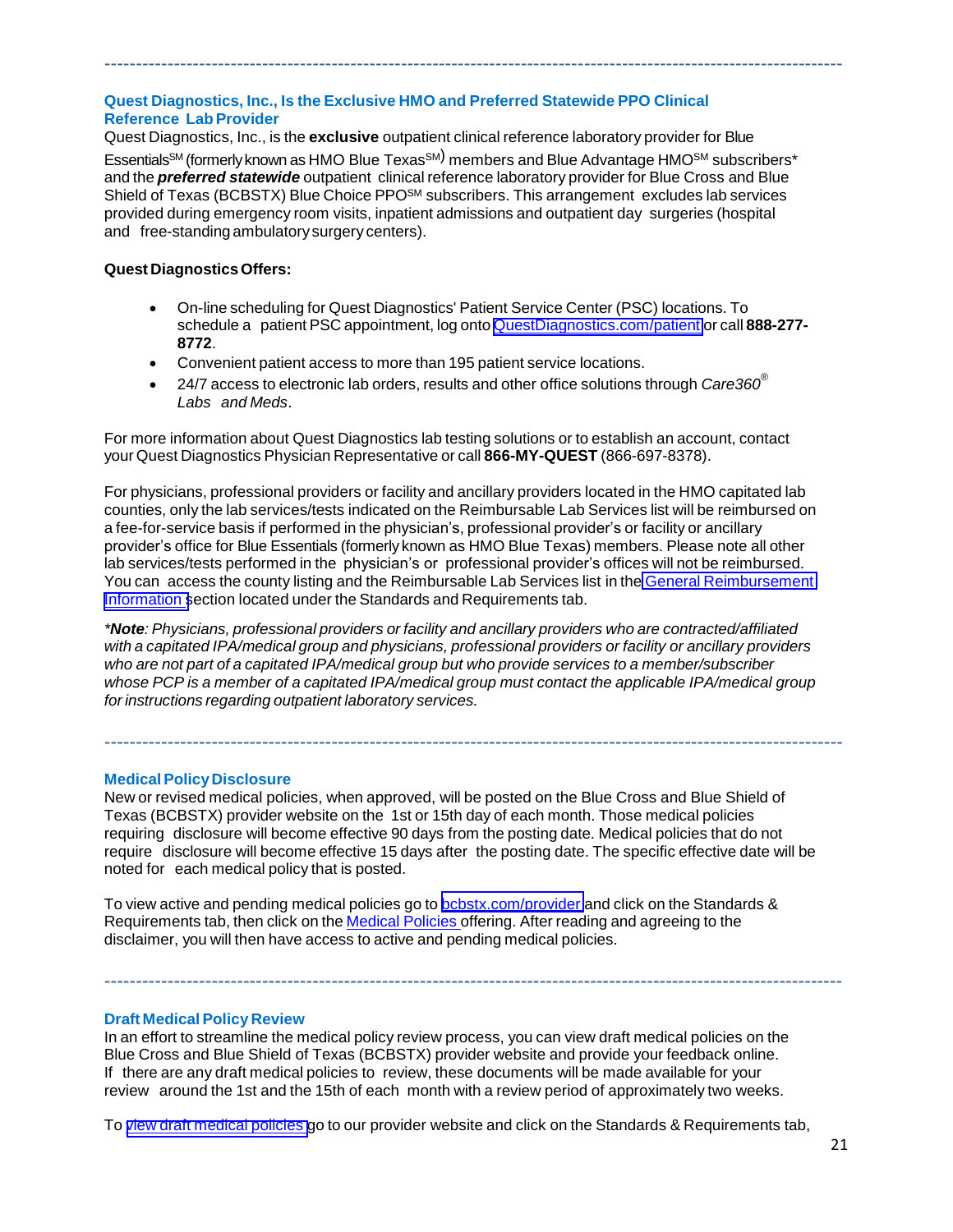then click on the Medical Policies offering. After reading and agreeing to the disclaimer, you will then have access to view any draft medical policies, if available.

---------------------------------------------------------------------------------------------------------------------

### **No Additional Medical Records Needed**

Physicians, professional providers or facility or ancillary provider who have received an approved predetermination (which establishes medical necessity of a service) or have obtained a radiology quality initiative (RQI) from AIM Specialty Health need not submit additional medical records to Blue Cross and Blue Shield of Texas (BCBSTX). In the event that additional medical records are needed to process a claim on file, BCBSTX will request additional medical records at that time.

Predetermination does not guarantee payment. All payments are subject to determination of the insured person's eligibility, payment of required deductibles, copayments and coinsurance amounts, eligibility of charges as covered expenses, application of the exclusions and limitations, and other provisions of the policy at the time services are rendered.

---------------------------------------------------------------------------------------------------------------------

# **Rights and Responsibilities**

# **Blue Choice PPOSM Subscribers/Blue Advantage HMOSM Member Rights and**

**Responsibilities** As a provider for Blue Cross and Blue Shield of Texas (BCBSTX), you are obligated to be aware of subscribers'/members' rights and informed of subscribers' responsibilities. Our health plan subscribers/members may refer to their benefit booklet for a listing of their rights and responsibilities, which are also included below; you can also access these documents on our website at [bcbstx.com.](https://www.bcbstx.com/)

#### **Rights Responsibilities**

| Subscriber(s)/Member(s)                                                                                                                                                                                                                                                                                                                   | Subscriber(s)/Member(s)                                                                                                                          |
|-------------------------------------------------------------------------------------------------------------------------------------------------------------------------------------------------------------------------------------------------------------------------------------------------------------------------------------------|--------------------------------------------------------------------------------------------------------------------------------------------------|
| You have the right to:                                                                                                                                                                                                                                                                                                                    | You have the responsibility to:                                                                                                                  |
| Receive information about<br>the organization, its services,<br>its practitioners and<br>providers and subscribers'<br>rights and responsibilities.<br>Makerecommendations<br>regarding the organization's<br>subscribers' rights and<br>responsibilities policy.                                                                         | Provide, to the extent<br>possible, information that your<br>health benefit plan and<br>practitioner/provider need, in<br>order to provide care. |
| Participate with practitioners<br>in making decisions about<br>your health care.                                                                                                                                                                                                                                                          | Follow the plans and<br>instructions for care you have<br>agreed to with your<br>practitioner.                                                   |
| Be treated with respect and<br>٠<br>recognition of your dignity<br>and your right to privacy.<br>A candid discussion of<br>appropriate or medically<br>necessary treatment options<br>for your condition, regardless<br>of cost or benefit coverage.<br>Voice complaints or appeals<br>about the organization or the<br>care it provides. | Understand your health<br>problems and participate in<br>the development of mutually<br>agreed upon treatment goals,<br>to the degree possible.  |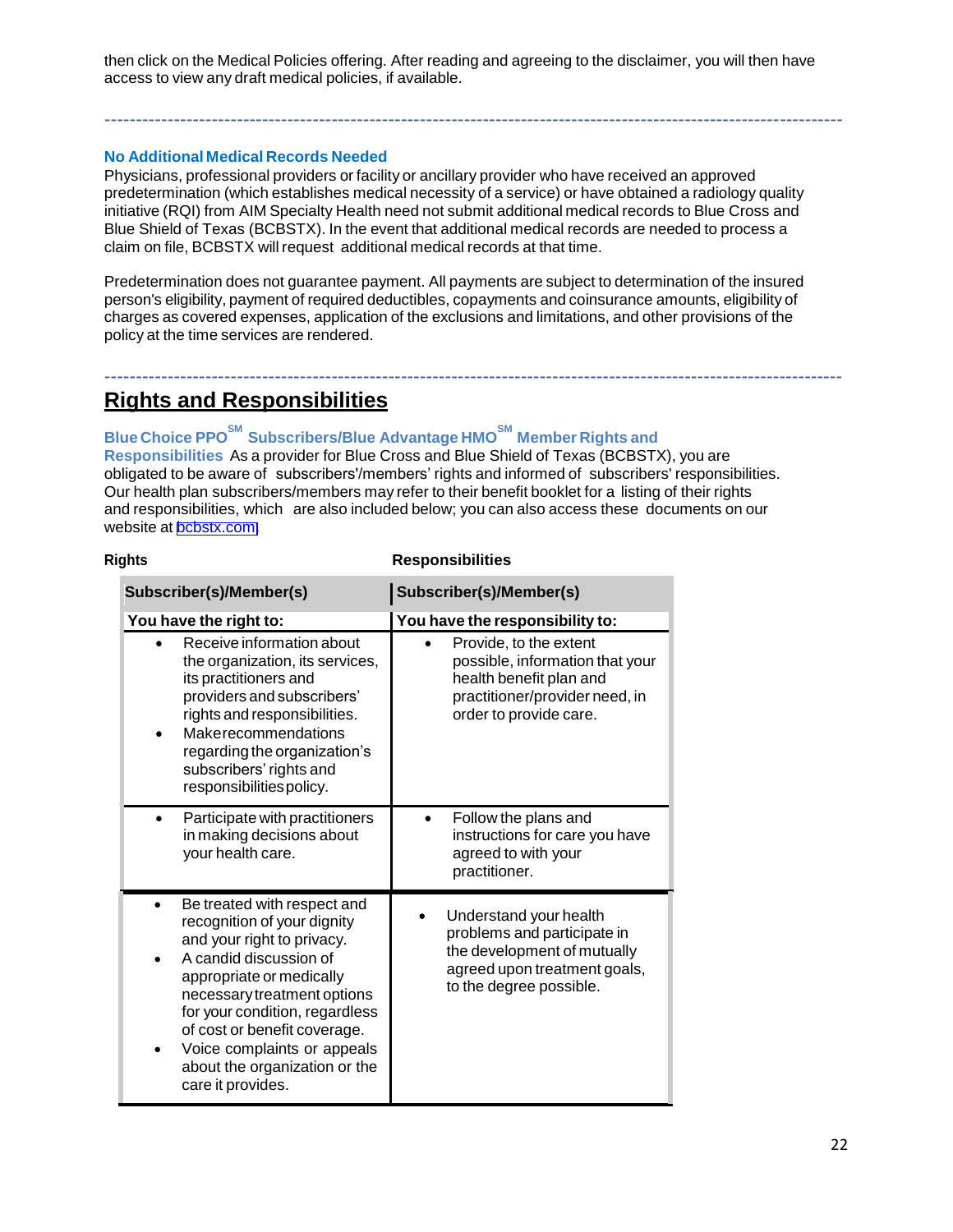#### **Member Rights – You Have the Right to:**

- Receive information about the organization, its services, its practitioners and providers and members'rights and responsibilities.
- Make recommendations regarding the organization's members'rights and responsibilities policy.
- Participate with practitioners in making decisions about your health care.
- Be treated with respect and recognition of your dignity and your right to privacy.
- A candid discussion of appropriate or medically necessary treatment options for your condition, regardless of cost or benefit coverage.
- Voice complaints or appeals about the organization or the care it provides.

### **Member Rights – You Have the Responsibility to:**

- Meet all eligibility requirements of your employer and the Health Maintenance Organization (HMO).
- Identify yourself as an HMO member by presenting your ID card and pay the copayment at the time of service for network benefits.
- Establish a physician/patient relationship with your primary care physician/provider (PCP) and seek your PCP's medical advice/referral for network services prior to receiving medical care, unless it is an emergency situation or services are performed by your HMO participating OBGyn.
- Provide, to the extent possible, information that the HMO and practitioner/providers need, in order to care for you. Including changes in your family status, address and phone numbers within 31 days of the change.
- Understand the medications you are taking and receive proper instructions on how to take them.
- Notify your primary care physician/provider or HMO plan within 48 hours or as soon as reasonably possible after receiving emergency care services.
- Communicate complete and accurate medical information to health care providers.
- Call in advance to schedule appointments with your network provider and notify them prior to canceling or rescheduling appointments.
- Read your coverage documents for information about benefits, limitations, and exclusions.
- Ask questions and follow instructions and guidelines given by your provider to achieve and maintain good health.

Understand your health problems and participate to the degree possible in the development of treatment goals mutually agreed upon between you and your provider.

---------------------------------------------------------------------------------------------------------------------

---------------------------------------------------------------------------------------------------------------------

# **Contact Us**

View our quick [directory](http://www.bcbstx.com/provider/contact_us.html) of contacts for BCBSTX.

#### **Update Your Contact Information**

Accurate provider directories are an important part of providing Blue Cross and Blue Shield of Texas (BCBSTX) members/subscribers with the information they need to manage their health. If any of your information has changed, please update your contact [information.](http://www.pages02.net/hcscnosuppression/nlt_april_2016_p_br_provider_tx_040616_UpdateContactInfo/)

#### **Disclaimer**

*Availity is a registered trademark of Availity, LLC. Availity is a partially owned subsidiary of Health Care Service Corporation, a Mutual Legal Reserve Company (HCSC), an independent licensee of the Blue Cross and Blue Shield Association. Availity operates a health information network to provide electronic information exchange services to medical professionals. Availity provides administrative services to BCBSTX, a Division of HCSC. BCBSTX makes no endorsement, representations or warranties regarding any products or services offered by independent third party vendors. If you have any questions about the products or services offered by such vendors, you should contact the vendors directly.*

---------------------------------------------------------------------------------------------------------------------

*Blue Cross and Blue Shield of Texas* (*BCBSTX) makes no endorsements, representations, or warranties about any*